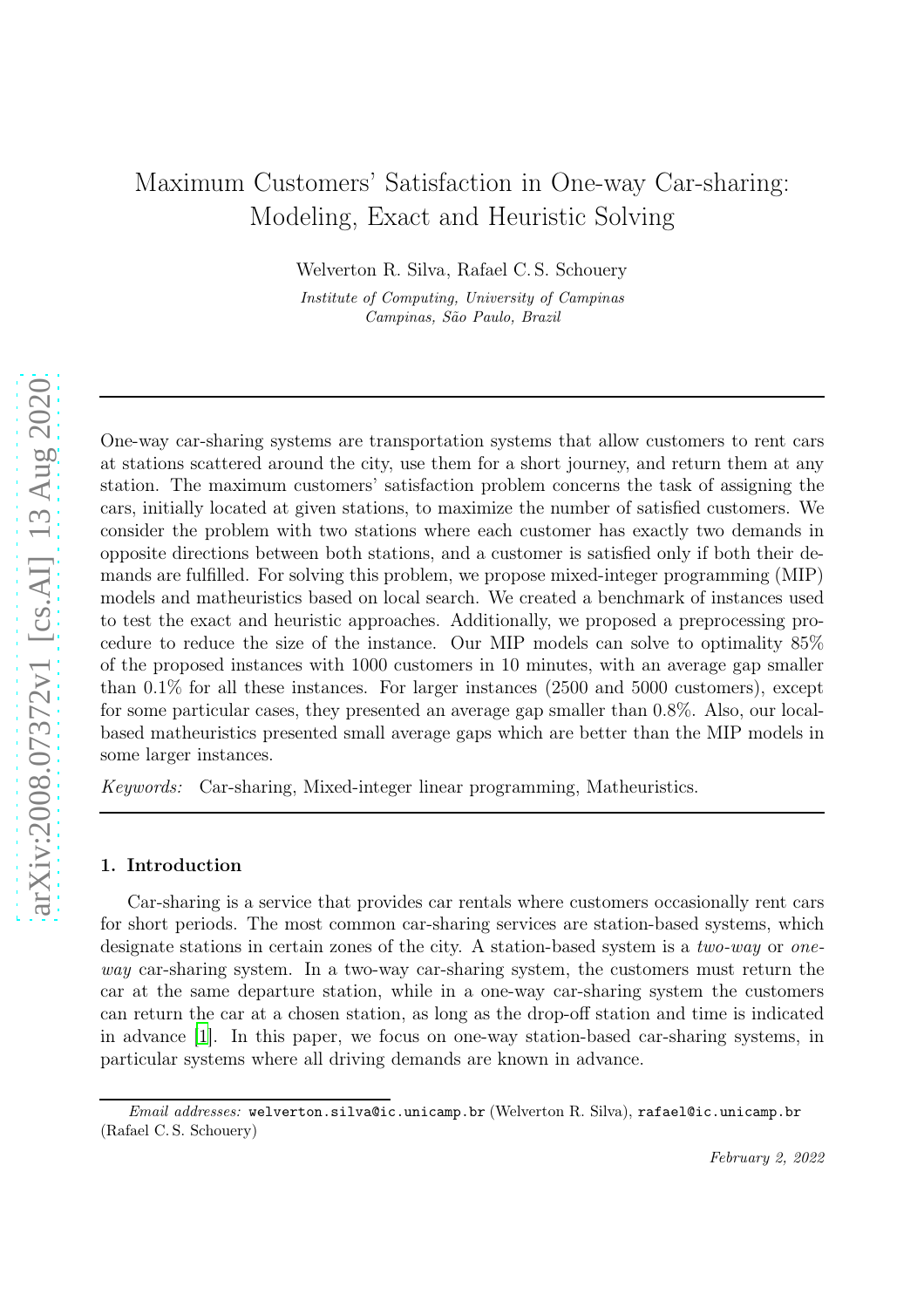The fact that a customer does not return the car to the origin station can generate an imbalance across the origin and destination stations. Thus, most researches on one-way car-sharing have studies the balancing problem of the car fleet, also called the relocation problem (e. g., Ait-Ouahmed et al. [\[2](#page-17-1)]; Boyacı et al. [\[3,](#page-17-2) [4](#page-17-3)]; Gambella et al. [\[5](#page-17-4)]; Jorge et al. [\[6](#page-17-5)]; Nourinejad et al. [\[1](#page-17-0)]; and Zhao et al. [\[7\]](#page-17-6)). Also, other combinatorial optimization problems are considered, such as the problems of defining the number of car-sharing stations, location, and fleet size (e. g. George and Xia [\[8](#page-17-7)]).

In this paper, we consider a combinatorial optimization problem, proposed by Böhmová et al. [\[9](#page-17-8)], that explores the main idea in the one-way car-sharing, i. e., the flexible drop-off idea in the case where the driving demands are known in advance. We consider the problem with two stations where each customer has exactly two demands in opposite directions between both stations. In this problem, the trajectory of the car in the rental period is irrelevant, and it can be abstracted as moving the car from one station to another during a given time interval. The problem aims to determine the maximum number of customers that can be satisfied by the existing fleet of cars distributed within these two stations. We say that a customer is *satisfied* if and only if both the demands are fulfilled.

This problem and some variants are already considered in the literature, but this is the first work to consider the design of exact algorithms and heuristics for this problem.

From an approximation algorithm standpoint, Böhmová et al. [\[9\]](#page-17-8) show that maximizing the number of satisfied customers is NP-hard and, in fact, APX-hard, even for the particular case where there is only a single car available and all demands have the same duration. Later on, Luo et al. [\[10](#page-17-9)[–12](#page-17-10)] and Luo et al. [\[13\]](#page-18-0) also considered the problem of maximizing customers' satisfaction in one-way car-sharing systems, presenting and analyzing online algorithms for the same problem that we consider and some close related variants (for example, when the customers have only one demand).

A practical application for the problem considered in this paper arises from one-way car-sharing systems like the Intelligent Sharing System (SCI, *Sistema de Compartilhamento Inteligente*) of electric cars, an initiative of Itaipu Binacional (a hydroelectric power plant owned by Brazil and Paraguay) and Itaipu Technological Park, in partnership with the Center for Engineering and Innovation of Mobility Industries (CEiiA). The SCI serves the employees in transportation within the Brazilian margin of the plant, which includes electric car pick-up and drop-off stations in different internal buildings of the company [\[14\]](#page-18-1).

The remainder of the paper is organized as follows. Section [2](#page-2-0) describes the problem formally, and how instances of the problem can be seen as network flow instances. Section [3](#page-3-0) presents the proposed preprocessing procedure to reduce the instance's size. Sections [4](#page-4-0) and [5](#page-6-0) present an exact method by using a mixed-integer programming model and the proposed matheuristic algorithms to solve our car-sharing problem, respectively. Section [6](#page-11-0) reports and discusses the experimental computational results, and Section [7](#page-15-0) presents our final conclusions.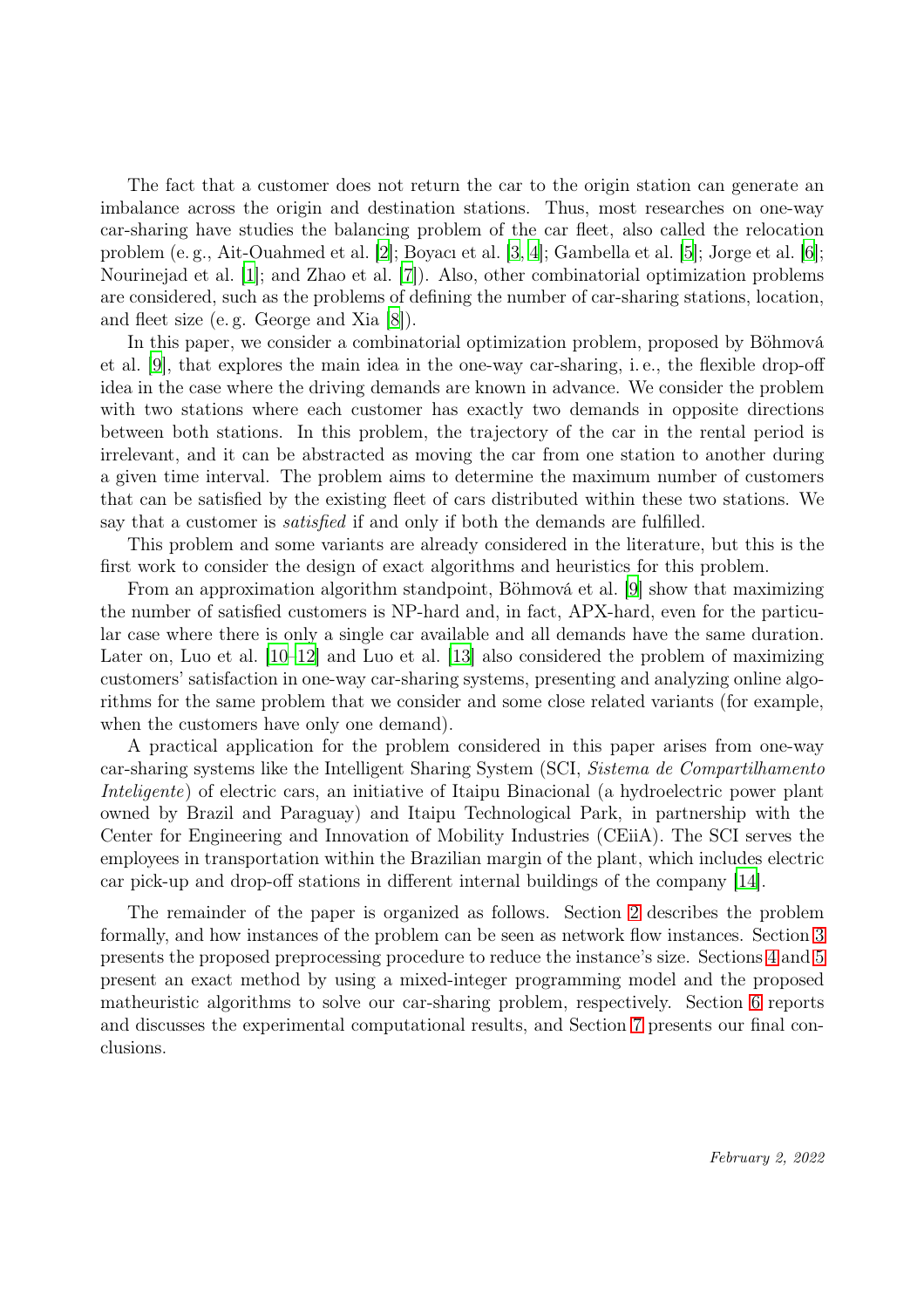#### <span id="page-2-0"></span>2. Problem statement

As previously mentioned, Böhmová et al. [\[9\]](#page-17-8) propose a problem motivated in one-way carsharing. In the same way that the problem was described by these authors, we formally define the problem with only two stations  $A$  and  $B$ , with an initial distribution of indistinguishable cars within these stations. There are  $n$  customers and each of them has exactly two demands, one from station  $\mathcal A$  to station  $\mathcal B$  and the other from station  $\mathcal B$  to station  $\mathcal A$ , but not necessarily in this order. The *maximum customers' satisfaction problem with car-sharing demand pairs between two stations*, which we will simply refer to it as the *car-sharing problem*, can be formally defined as follows.

Consider  $\mathcal{T}_A = \{a_1, \ldots, a_{max}\}\$  and  $\mathcal{T}_B = \{b_1, \ldots, b_{max}\}\$  as finite sets of discrete time instants for *stations* A and B, respectively, such that  $\mathcal{T}_A \cup \mathcal{T}_B$  is totally-ordered. Let  $\mathcal{C} = \{ (o_c, r_c) :$  $1 \leq c \leq n$  be a set of *customers*, where each customer is an ordered pair of *demands* such that either  $o_c = (a_i, b_j) \in \mathcal{T}_A \times \mathcal{T}_B$  and  $r_c = (b_k, a_l) \in \mathcal{T}_B \times \mathcal{T}_A$ , with  $a_i \leq b_j \leq b_k \leq a_l$ , or  $o_c = (b_i, a_j) \in \mathfrak{T}_{\mathcal{B}} \times \mathfrak{T}_{\mathcal{A}}$  and  $r_c = (a_k, b_l) \in \mathfrak{T}_{\mathcal{A}} \times \mathfrak{T}_{\mathcal{B}}$ , with  $b_i \leq a_j \leq a_k \leq b_l$ , where  $o_c$  represents a request for *outbound* and  $r_c$  a request for *return*. Thus, either a customer has an outbound request from  $A$  to  $B$  and a return request from  $B$  to  $A$ , or the customer has an outbound request from B to A and a return request from A to B. Let  $m_A$  and  $m_B$  denote the starting fleet size (total number of cars) at the stations A and B, respectively.

A set  $\mathcal{C}' \subseteq \mathcal{C}$  is *feasible* if and only if all customers can be satisfied simultaneously. A customer is *satisfied* only if both their demands are fulfilled, and a demand is *fulfilled* by moving one car between the stations. However, this is only possible when there is an available car at the origin station at the start time as defined by the customer's outbound request — the rented car will be available to other customers at the destination station at the end time. The objective is to find a maximum cardinality feasible set  $\mathcal{C}^* \subseteq \mathcal{C}$ .

#### *2.1. Network design*

In this section, we describe how instances can be modeled as capacitated directed acyclic multigraphs with two special vertices, a source  $s$  and a sink  $t$ . We are interested in describing instances of the car-sharing problem as instances of a network flow problem in the same way that was described by Böhmová et al. [\[9](#page-17-8)].

Let  $G = (V, E)$  be a network, where  $V = \mathcal{T}_A \cup \mathcal{T}_B \cup \{s, t\}$  is the set of vertices, and E is the set of arcs. The network contains arcs of three types. All demands  $o_c$  and  $r_c$  define demand arcs. For every two consecutive vertices  $a_i$ ,  $a_{i+1}$  in  $\mathcal{T}_A$ , there is a *connecting* arc  $(a_i, a_{i+1})$ . Similarly, there is a connecting arc for every two consecutive vertices  $b_i, b_{i+1}$ in  $\mathcal{T}_{\mathcal{B}}$ . There are also two the connecting arcs  $(a_{max}, t)$  and  $(b_{max}, t)$ , from the last vertices of each station to the sink. Finally, there are two *source arcs*  $(s, a_1)$  and  $(s, b_1)$ .

To complete the construction of the network, it is necessary to assign capacity to the arcs. For all demand arcs, the capacity is set to 1, so it follows that at most one car can be moved through the arc, and for all connecting arcs, the capacity is set to  $\infty$  (or, simply,  $m_A + m_B$ ). Finally, the source arc  $(s, a_1)$  has capacity  $m_A$ , and the source arc  $(s, b_1)$  has capacity  $m_B$ . A feasible solution in this network is an integral s-t flow that satisfies three constraints: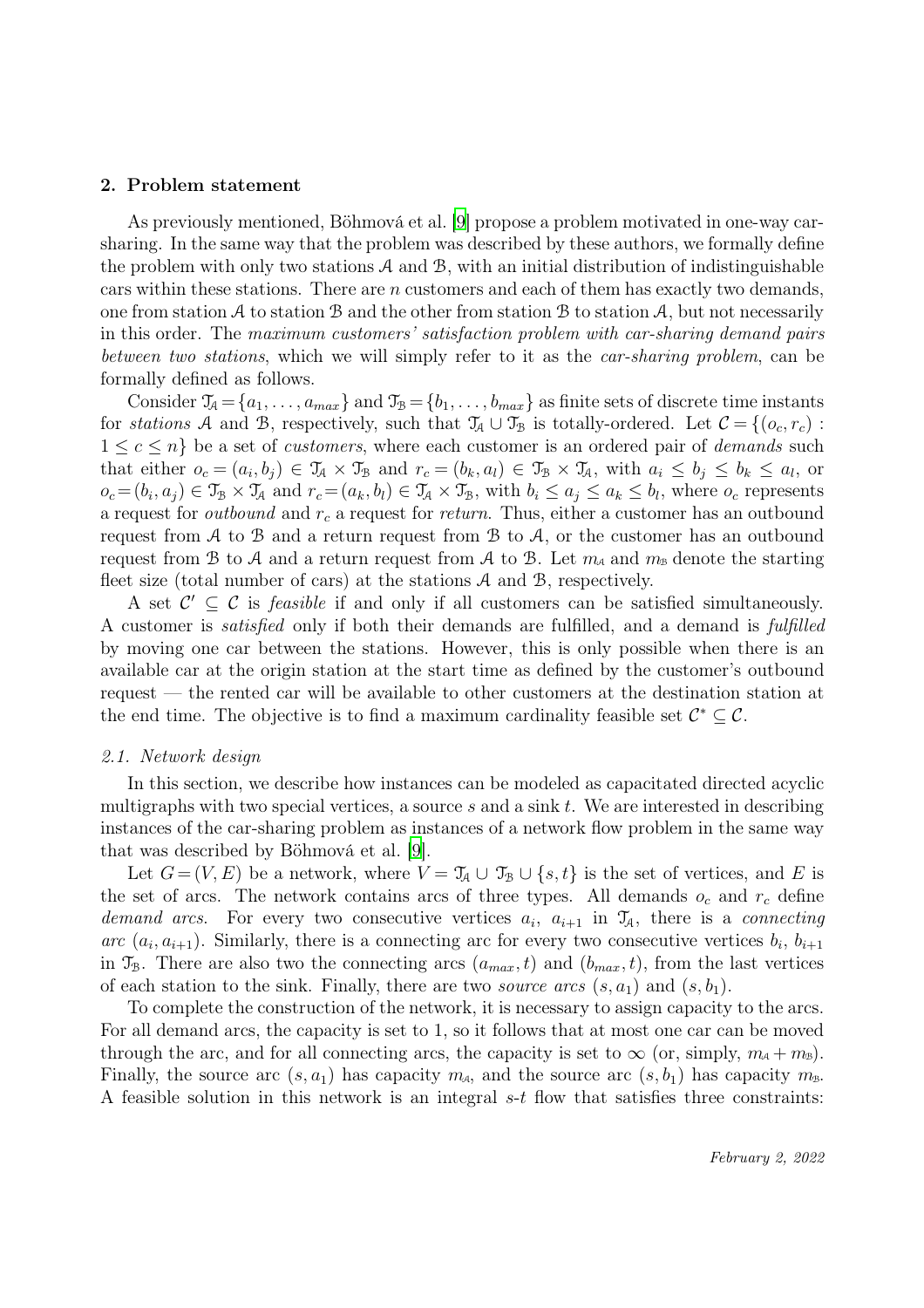capacity, flow conservation, and satisfying customer (i. e., whenever there is a unit flow on a demand arc of a costumer, then both demand arcs has a unit flow).

Fig. [1](#page-3-1) illustrates a network from an arbitrary instance, where the demand arcs are displayed as full arcs, the connecting arcs are displayed as dashed arcs, and those source arcs displayed as dotted arcs.

<span id="page-3-1"></span>

Fig. 1: An example of instance and the corresponding network flow representation. The horizontal top and bottom lines represent respectively the time instants at stations  $A$  and  $B$ . All driving demands are represented by arcs, where arcs of the same color indicate the demands of the same customer. Also, each label on the demand arcs specifies the demand's type.

#### <span id="page-3-0"></span>3. Preprocessing

Our preprocessing procedure is an iterative transformation over a given network, which is employed to improve the efficiency of our exact and heuristic algorithms. Basically, any instance modeled as a network can be transformed into another equivalent network with, potentially, a reduced number of vertices and arcs. We say that two networks are *equivalent* if and only if they have the same set of feasible solutions.

Consider a given network  $G = (V, E)$  constructed as described in the previous section. We can iteratively construct a minimal network G′ equivalent to G. We say that G′ is *minimal* if and only if is not possible to apply any transformation operations: (i) arc contraction, (ii) arc merge, and (iii) vertex removal.

We call *arc contraction* the operation that contracts the two endpoints of a connecting arc  $(x, y)$ . That is, we remove vertices x and y (and its incident arcs), we create a new vertex z representing this contraction and, except for  $(x, y)$ , for every removed arc  $(x, w)$ (resp.  $(w, y)$ ) we add the arc  $(z, w)$  (resp.  $(w, z)$ ) with the corresponding capacity. A connecting arc  $(x, y)$  is contracted if and only if the out-degree of x or the in-degree of y is equal to 1. Fig. [2](#page-3-2) illustrates the network obtained from the previous network example (see again Fig. [1\)](#page-3-1) after some arc contractions.



<span id="page-3-2"></span>Fig. 2: An example of the application of a sequence of arc contracting operations over the previous network (illustrated in Fig. [1\)](#page-3-1). Here, the vertices have been relabeled to simplify the presentation.

We call *arc merge* the operation that merges adjacent demand arcs of a customer. In other words, this operation merges the arcs  $o_c$  and  $r_c$  into a new arc if and only if the end-point of the outbound arc is equal to the start-point of the return arc. Note that the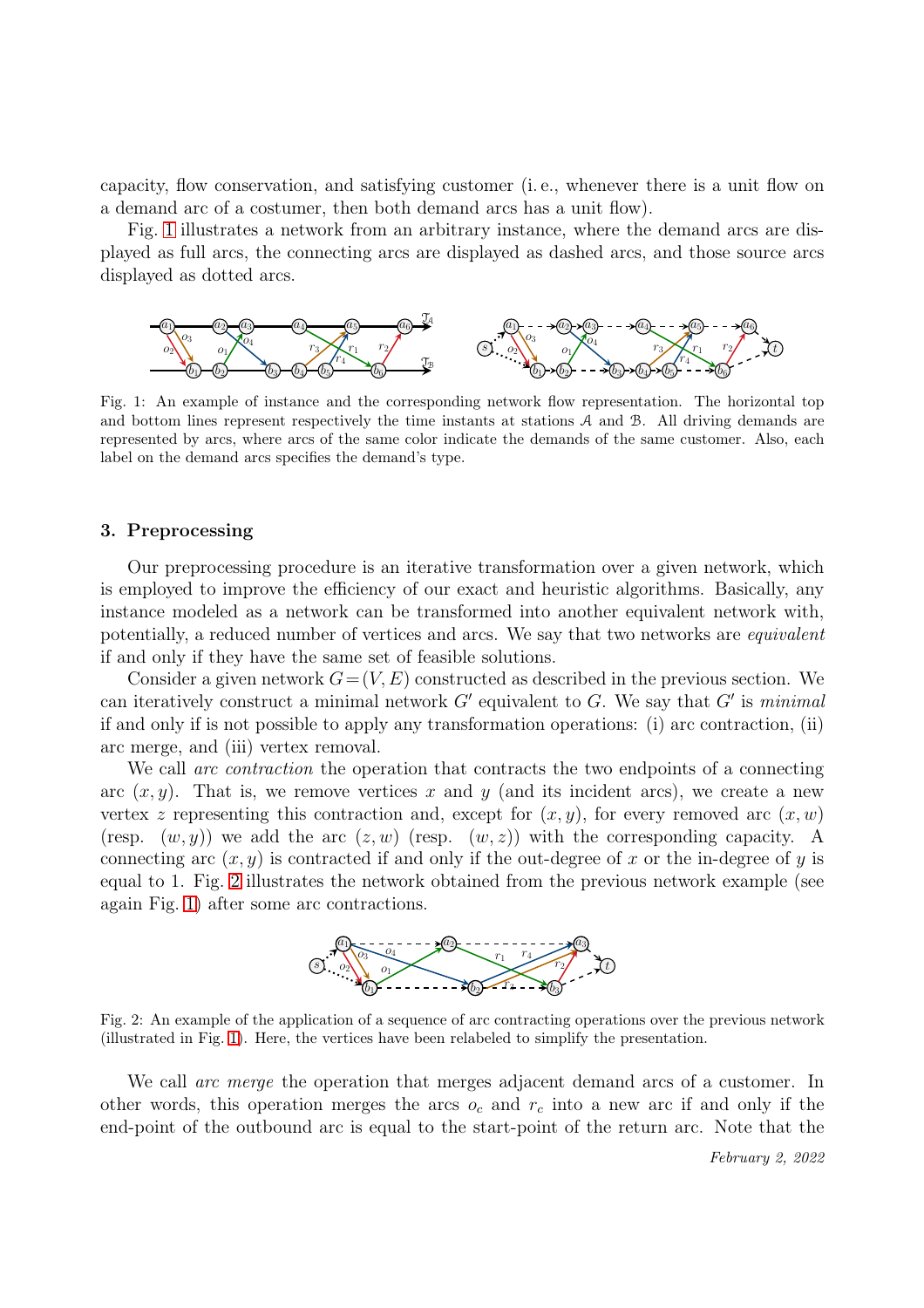customer can, w.lo.g., always be satisfied with the same car in both demands. Finally, we call *vertex removal* the operation that removes an expendable vertex and merges its incident arcs. A vertex is *expendable* only if both its out-degree and in-degree are equal to  $1$  (e.g., the vertex  $a_2$  in the Fig. [3](#page-4-1) on the left side).

<span id="page-4-1"></span>

Fig. 3: On the left, the next network obtained by a sequence of arc merging operations, and, on the right, the minimal network for the original network.

# <span id="page-4-0"></span>4. Mixed-integer programming

In this section, we describe a mixed-integer programming (MIP) model based on network flow assignment formulation for solving the car-sharing problem. We define a decision variable  $x_e$  for each arc  $e$  of a given network, where each variable indicates the amount of flow through the corresponding arc.

The problem can be formulated as a MIP, which we denote by (CS1), as follows.

(CS1) maximize 
$$
\sum_{c=1}^{n} x_{o_c}
$$
 (1)

subject to 
$$
\sum_{e \in \delta^+(v)} x_e = \sum_{e \in \delta^-(v)} x_e \quad v \in V \setminus \{s, t\}
$$
 (2)

$$
x_e \le m_A \qquad \qquad e = (s, a_1) \tag{3}
$$

$$
x_e \le m_\text{B} \qquad \qquad e = (s, b_1) \tag{4}
$$

<span id="page-4-7"></span><span id="page-4-6"></span><span id="page-4-5"></span><span id="page-4-4"></span><span id="page-4-3"></span><span id="page-4-2"></span>
$$
= x_{r_c} \qquad \qquad c \in \{1, \ldots, n\} \tag{5}
$$

$$
x_e \in \{0, 1\} \qquad e \in \{o_1, \dots, o_n, r_1, \dots, r_n\} \tag{6}
$$

$$
x_e \in \mathbb{R}_+ \qquad e \in E \setminus \{o_1, \ldots, o_n, r_1, \ldots, r_n\}
$$

The objective function [\(1\)](#page-4-2) maximizes the number of satisfied outbound demands, and thus, the number of satisfied customers. Constraint set [\(2\)](#page-4-3) is the usual flow conservation constraints, and constraint sets [\(3\)](#page-4-4), [\(4\)](#page-4-5) and [\(6\)](#page-4-6) are the capacity constraints. Finally, constraint set [\(5\)](#page-4-7) ensures that  $o_c$  is satisfied if and only is  $r_c$  is satisfied.

 $x_{o_c}$ 

As every variable  $x_{o_c}$  must always be equal to  $x_{r_c}$ , we can replace them in the model by a single decision variable  $x_{d_c}$ . In this way, it is possible to halve the number of binary variables. Also, the preprocessing procedure can reduce the number of real variables associated with the connecting arcs and the number of flow conservation constraints.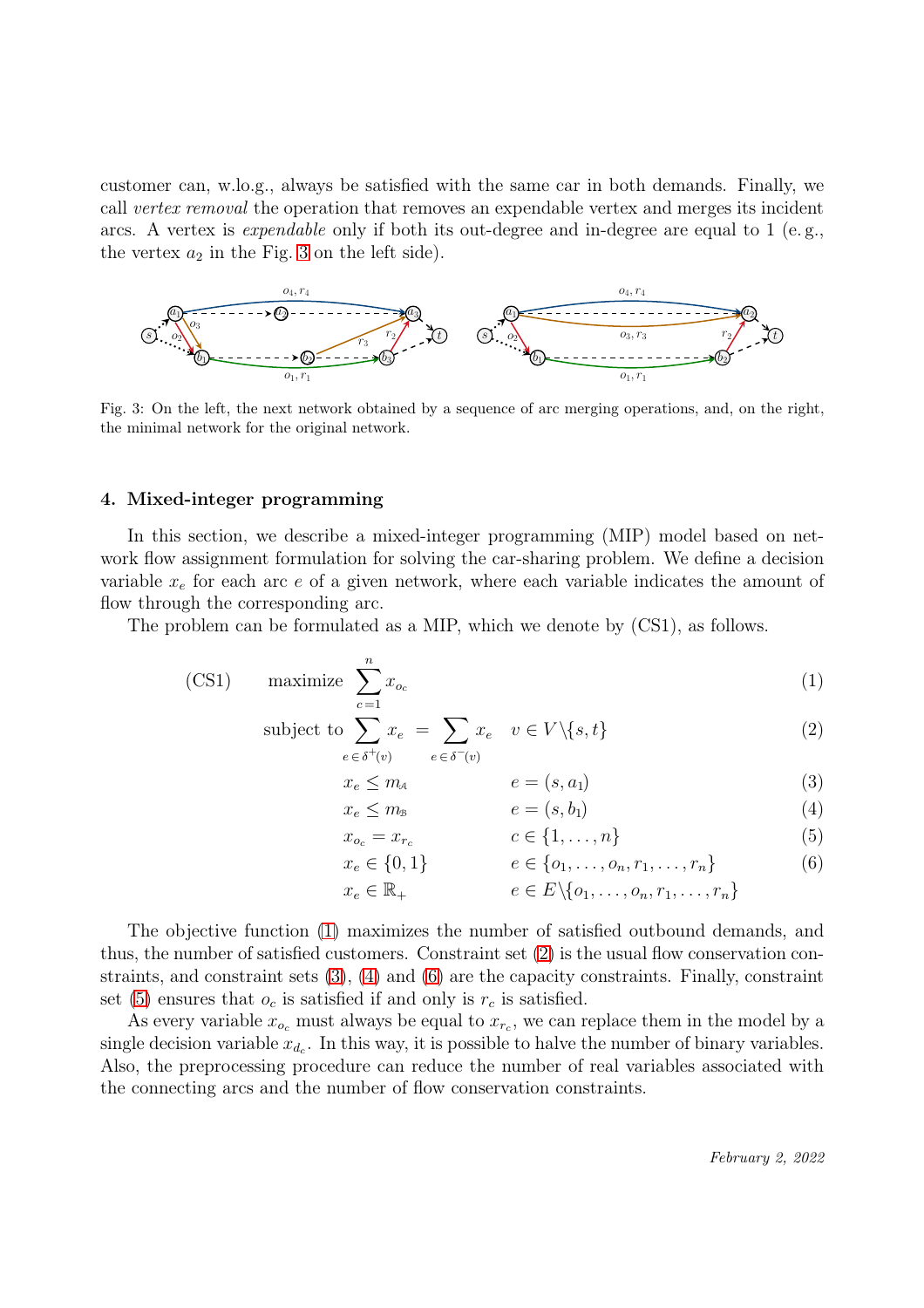#### *4.1. Additional Constraints*

We propose a family of constraints to strengthen the formulation. These constraints can eliminate integer solutions, but, as we prove, it does not eliminate all optimal solutions. As the number of obtained inequalities can be very large, we use transitive reduction [\[15\]](#page-18-2) to achieve a minimum equivalent set of inequalities. For this, we have defined constraints regarding priority requests, obtained from the following proposition.

<span id="page-5-1"></span><span id="page-5-0"></span>**Proposition 1.** Consider two customers  $c = ((w_i, z_j), (z_k, w_l))$  and  $c' = ((w_{i'}, z_{j'}), (z_{k'}, w_{l'}))$ , *over any two stations* W and Z, such that  $w_i \leq w_{i'}$ ,  $z_{j'} \leq z_j$ ,  $z_k \leq z_{k'}$  *e*  $w_{l'} \leq w_l$ . Given a *feasible set*  $C_1 \subseteq C$  *where*  $c \in C_1$ *, and*  $c' \notin C_1$ *, the set*  $C_2 = C_1 \setminus \{c\} \cup \{c'\}$  *is also feasible.* 



Fig. 4: An example of priority requests, where the demands for the customer  $c = ((w_i, z_j), (z_k, w_l))$  are displayed as full arrows, and for the customer  $c' = ((w_{i'}, z_{j'}), (z_{k'}, w_{l'}))$  are displayed as dashed arrows.

*Proof.* Let  $C_1$ , c and c' be as stated. Note that, as customer c is satisfied in  $C_1$ , there is a car available at  $w_i$  to fulfill the outbound demand, and there is a car available at  $z_k$  to fulfill the return demand (see Fig. [4\)](#page-5-0). Since  $w_i \leq w_{i'}$  and  $z_k \leq z_{k'}$ , we can exchange c for c' in  $\mathcal{C}_1$  to obtain  $\mathcal{C}_2$ . Let us now consider  $\mathcal{T}' = \{w_i, \ldots, w_{i'}\} \cup \{w_{l'}, \ldots, w_l\} \cup \{z_{j'}, \ldots, z_j\} \cup \{z_k, \ldots, z_{k'}\}.$ Now, notice that there is the same amount of cars available at the vertices in  $(\mathcal{T}_W \cup \mathcal{T}_Z) \setminus \mathcal{T}'$ as before, and there is one more car available at the vertices in  $\mathcal{T}'$ . Thus,  $\mathcal{C}_2$  is feasible.

Therefore, for a pair  $c$  and  $c'$  of customers as stated in Proposition [1,](#page-5-1) we can add (using a tie-breaking rule) the following constraint to ensure that the customer  $c$  will be satisfied only if the customer  $c'$  is satisfied:

<span id="page-5-2"></span>
$$
x_{o_c} \le x_{o_{c'}}.\tag{7}
$$

During preliminary tests, we observed that the model obtained by adding all possible constraints had a computational performance slightly worse than the model without these inequalities. To significantly improve the computational performance, we created a (disconnected) directed acyclic graph in which each arc represents the priority requests relationships, and we used a transitive reduction to get a minimum equivalent digraph that has the same transitivity closure and as few arcs as possible (see an example in Fig. [5\)](#page-6-1). A description of the transitive reduction of a directed graph can be found in Aho et al. [\[15\]](#page-18-2).

We also observed that removing more arcs to obtain an arborescence forest (a directed acyclic graph with maximum in-degree one) after the transitive reduction leads to a significant gain in the computational time, proving optimality for more instances in less computing time. To ensure that the node has at most one parent node in the forest, we have chosen to keep as the parent node the one with the smallest work schedule. Here, the *work schedule* is the difference between the start time of the outbound request and the end time of the return request. Therefore the remaining arcs of this forest indicate the constraints to be added to the formulation. We will call this strengthened model (CS2).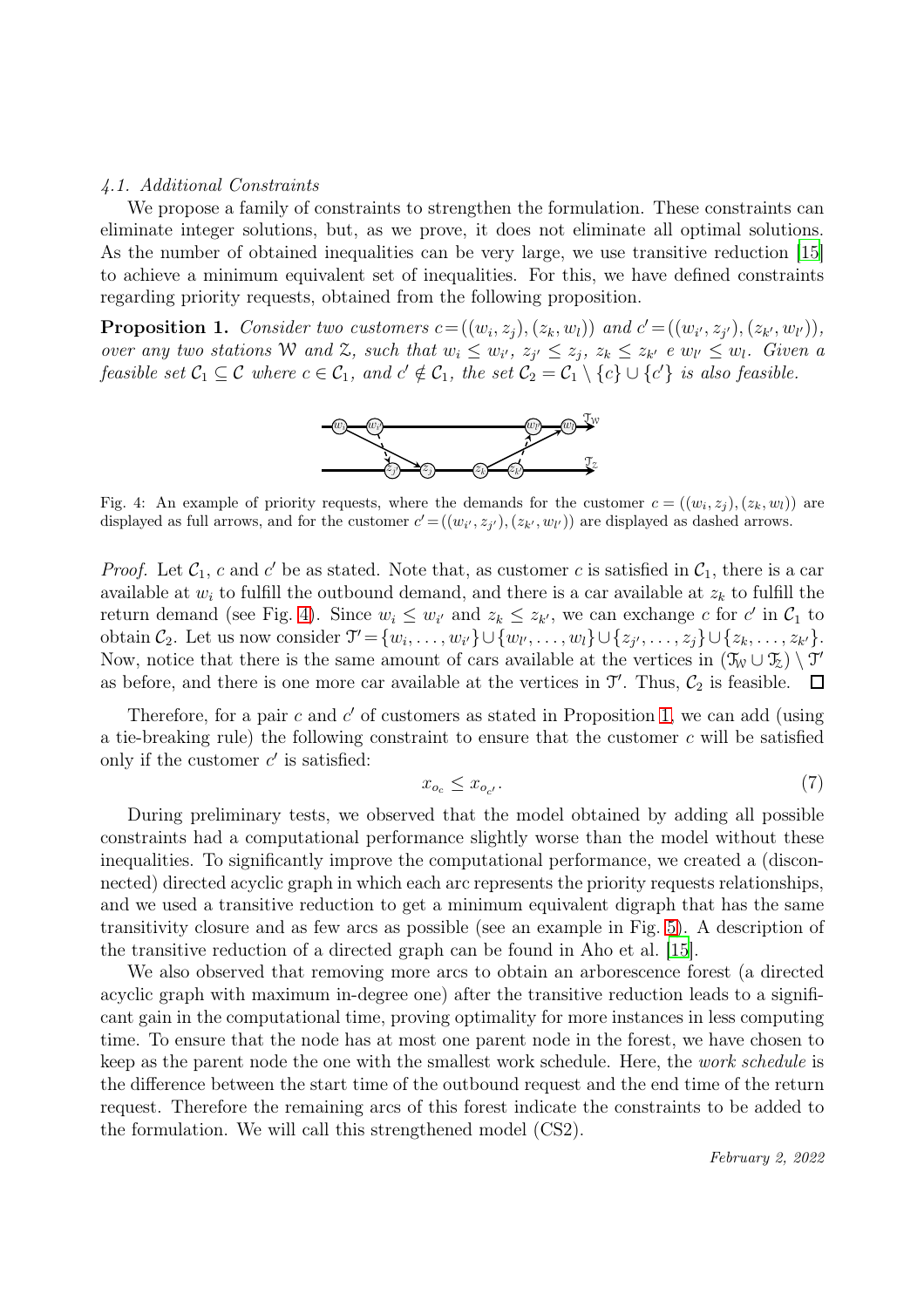<span id="page-6-1"></span>

Fig. 5: An example of a directed acyclic graph interpreting the pairs of the of the customers' priority requests (on the left) and its transitive reduction (on the right).

#### <span id="page-6-0"></span>5. Matheuristic algorithms

In this section, we propose a greedy randomized adaptive search procedure (GRASP), a variable neighborhood search (VNS), and a tabu search (TS) to find feasible solutions for the car-sharing problem. First, we start this section by discussing the difficulties in designing heuristics that produce high-quality solutions. Next, we present the main ingredients of the heuristic procedures, i. e., the neighborhood structures, the local search, and the proposed heuristic algorithms. Finally, we describe the implementation details of how we check if a solution is feasible or not.

#### *5.1. Downward closed analysis*

For several combinatorial optimization problems such as Knapsack and Maximum Independent Set, any feasible solution (and, thus, any optimal solution) can be constructed by starting with an empty solution and adding instance elements (such as items or vertices) iteratively in some order. Thus, in preliminary studies, we implemented constructive heuristics for the car-sharing problem which, unfortunately, led to low-quality solutions.

Consider a family S of sets, we say that S is downward closed if and only if for any  $S \in \mathcal{S}$ and any  $T \subseteq S$  we have that  $T \in S$ . Next, we show that car-sharing problem does not have this property, which can explain why constructive heuristics have performed poorly.

<span id="page-6-2"></span>Figure [6](#page-6-2) illustrates an instance where all customers can be satisfied simultaneously. Suppose that a feasible solution is constructed, iteratively, by adding customers over the permutation  $\langle c_3, c_4, c_2, c_1 \rangle$ . In this case, only customers  $c_3$  and  $c_4$  can be satisfied. Note that trying to satisfy customers  $c_3$ ,  $c_4$  and  $c_2$  will result in a car missing at  $a_3$ . The same applies when trying to satisfy customer  $c_1$ . Here, any subset of three customers is an infeasible solution, thus any ordering of customers cannot lead to the optimal solution when considering a constructive heuristic that adds one customer per iteration.



Fig. 6: An example in which all customers must be satisfied simultaneously.

This observation led to designing heuristics that removes customers from an infeasible solution until obtaining a feasible solution that performed better than iteratively adding

February 2, 2022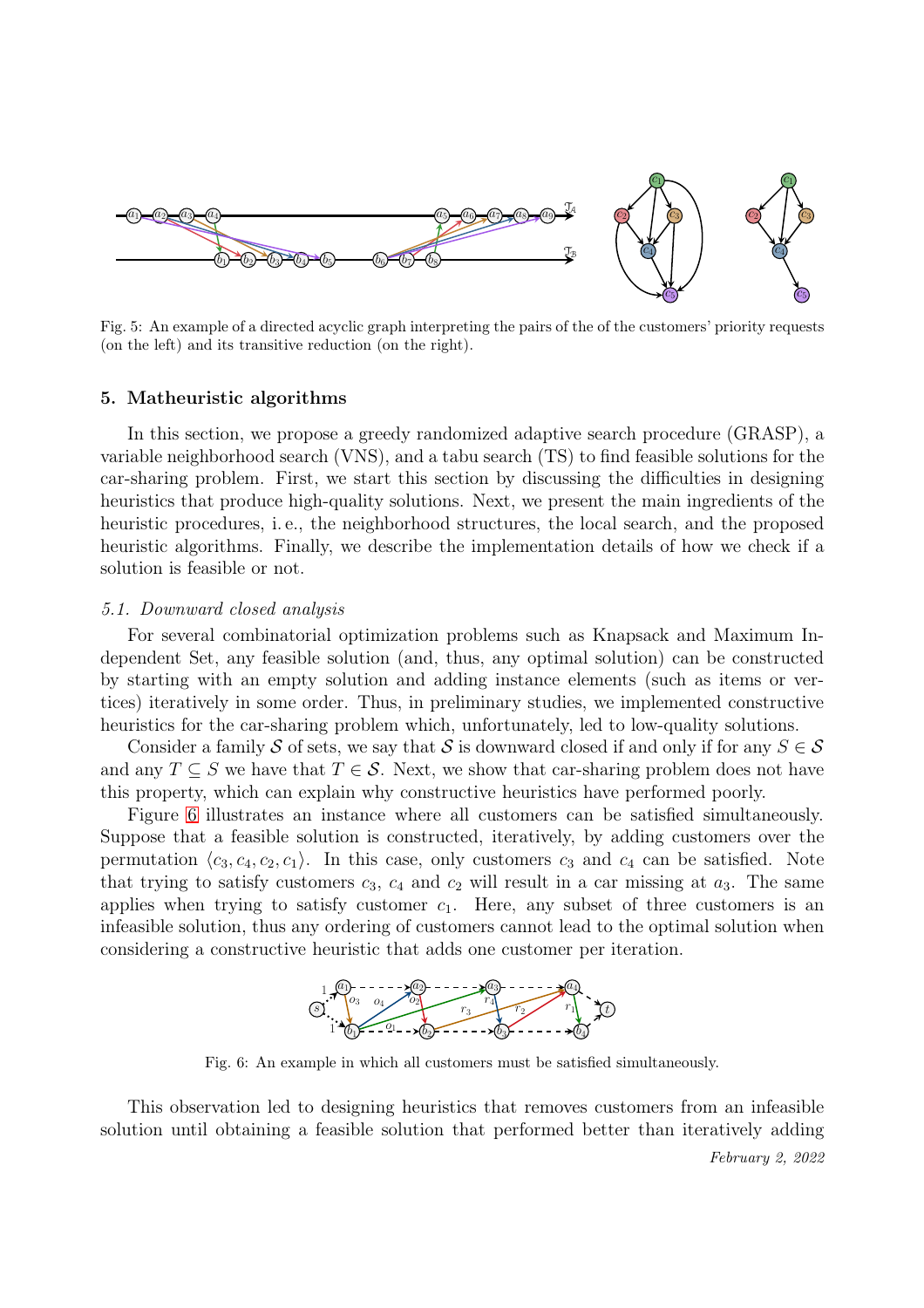customers. Also, it led to the design of neighborhood structures that adds more than one customer at a time.

# *5.2. Neighborhood structures*

We propose neighborhood structures defined on the space of feasible solutions, i. e., only feasible moves are accepted. The following neighborhood structures were implemented and used in shaking and improvement procedures.

- $\mathcal{N}_1$  *increase*: The neighbors of a solution are the solutions obtained by adding one (previously) unsatisfied customer into the solution.
- $\mathcal{N}_2$  *double increase*: The neighbors of a solution are the solutions obtained adding two unsatisfied customers into the solution. If one of the customers can be added to the solution while maintaining feasibility, the pair is disregarded.
- $\mathcal{N}_3$  *triple increase*: The neighbors of a solution are the solutions obtained by adding three unsatisfied customers into the solution. If up to two of the customers can be added to the solution while maintaining feasibility, the triple is disregarded.
- $\mathcal{N}_4$  *decrease*: The neighbors of a solution are the solutions obtained by removing one satisfied customer from the solution.
- $\mathcal{N}_5$  *double decrease*: The neighbors of a solution are the solutions obtained by removing two satisfied customers from the solution. If one of the customers can be removed from the solution while maintaining feasibility, the pair is disregarded.
- $\mathcal{N}_6$  *triple decrease*: The neighbors of a solution are the solutions obtained by removing three satisfied customers from the solution. If up to two of the customers can be removed from the solution while maintaining feasibility, the triple is disregarded.
- $\mathcal{N}_7$  *exchange one for one*: The neighbors of a solution are the solutions obtained by exchanging one satisfied customer from the solution for one unsatisfied customer.
- $\mathcal{N}_8$  exchange one for two: The neighbors of a solution are the solutions obtained by exchanging one satisfied customer from the solution for two unsatisfied customers.

Also, for  $1 \leq i \leq 8$ , we denote the set of neighbors of a feasible solution  $\mathcal{C}' \subseteq \mathcal{C}$  in neighborhood  $\mathcal{N}_i$  by  $\mathcal{N}_i(\mathcal{C}')$ .

# *5.3. Local search*

The local search heuristic (presented in Algorithm [1\)](#page-8-0) repeatedly improves a solution  $\mathcal{C}' \subseteq \mathcal{C}$  until  $\mathcal{N}_2(\mathcal{C}') \cup \mathcal{N}_1(\mathcal{C}') \cup \mathcal{N}_8(\mathcal{C}')$  is empty and, thus, until  $\mathcal{C}'$  is locally optimal for these neighborhood structures.

The heuristic first improves the solution as much as possible using  $\mathcal{N}_2$ . Afterward, the heuristic makes a single improvement using either  $\mathcal{N}_1$ , if  $\mathcal{N}_1$  is not empty, or  $\mathcal{N}_8$ , otherwise. If the solution is not locally optimal, the process is repeated starting from  $\mathcal{N}_2$ . At each point, when considering a neighborhood structure  $\mathcal{N}_i$ , if  $\mathcal{N}_i$  is non-empty,  $\mathcal{C}'$  is replaced by an uniformly randomly chosen solution from  $\mathcal{N}_i(\mathcal{C}')$ .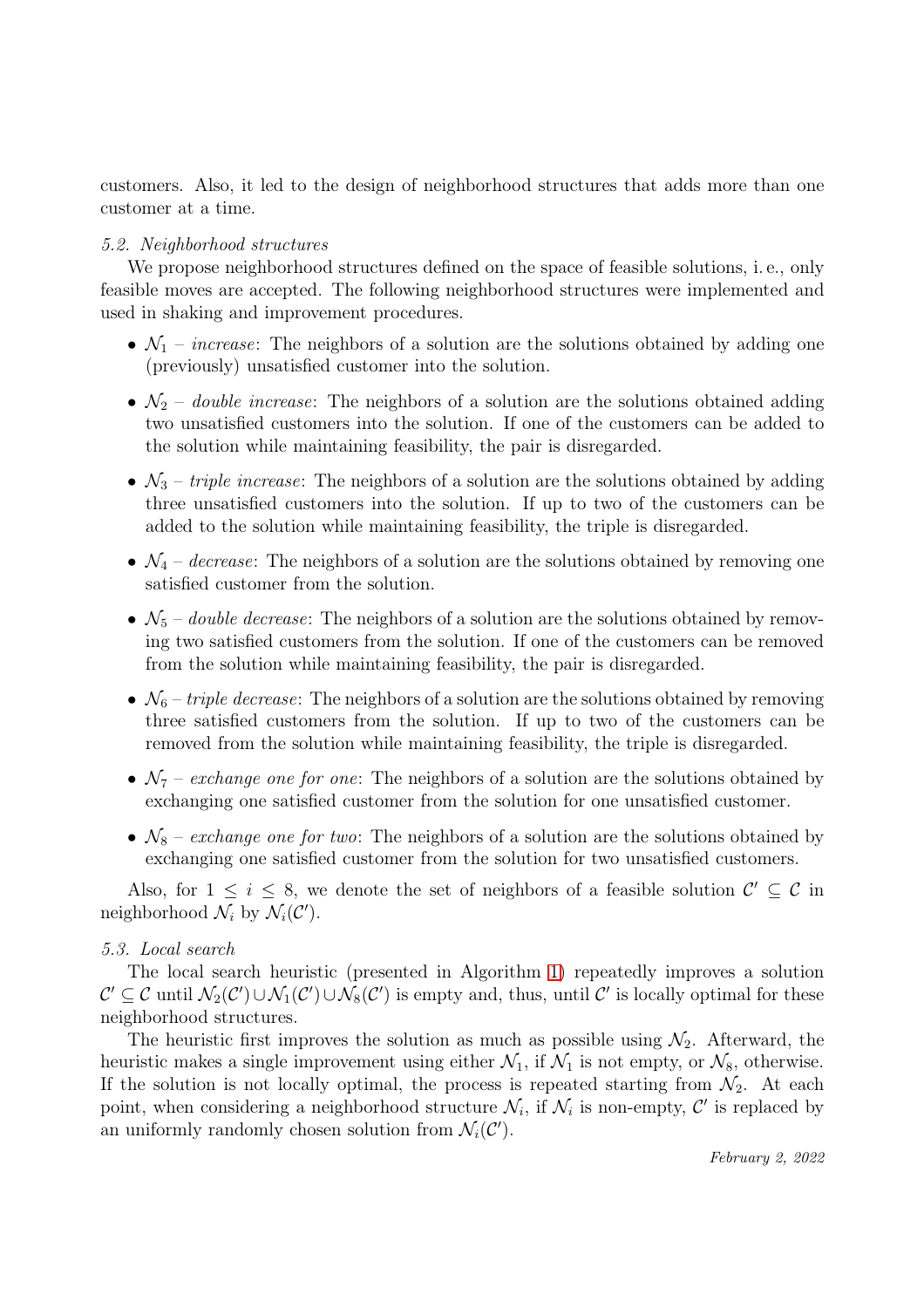<span id="page-8-0"></span>

| Algorithm 1 Local Search |  |  |  |
|--------------------------|--|--|--|
|--------------------------|--|--|--|

1: repeat 2: while  $\mathcal{N}_2(\mathcal{C}')$  is non-empty do 3: Randomly choose a neighbor  $\mathcal{C}''$  from the neighboring of  $\mathcal{N}_2(\mathcal{C}')$  $4:$  $\mathcal{C}' \leftarrow \mathcal{C}''$ 5: end while 6: Set k to 1 if  $\mathcal{N}_1(\mathcal{C}')$  is non-empty; otherwise, set k to 8 7: if  $\mathcal{N}_k(\mathcal{C}')$  is non-empty then 8: Randomly choose a neighbor  $\mathcal{C}''$  from the neighboring of  $\mathcal{N}_k(\mathcal{C}')$  $9:$  $\mathcal{C}' \leftarrow \mathcal{C}''$ 10: end if 11:  $until C'$  is not locally optimum 12: return  $\mathcal{C}'$ 

# *5.4. Greedy randomized adaptive search procedure*

The Greedy Randomized Adaptive Search Procedure (GRASP) is a multi-start metaheuristic method composed of two phases, a construction phase and a local search phase. A description of GRASP can be found in Feo and Resende [\[16](#page-18-3)]. In our proposed GRASP, at each iteration, a constructed initial solution is obtained through solving several linear relaxation of (CS2) with fixed values for some variables in order to obtain a high-quality solution for the car-sharing problem. For simplicity, we will denote the linear relaxation of  $(CS2)$  by  $(CS2)_R$ .

<span id="page-8-1"></span>

| <b>Algorithm 2</b> Greedy Randomized Construction                                                                          |
|----------------------------------------------------------------------------------------------------------------------------|
| 1: Compute an optimal solution $x^*$ for $(CS2)_R$                                                                         |
| 2: Define CL as all customer $c \in \mathcal{C}$ , such that $x_{d_{\alpha}}^* \geq 1/2$                                   |
| 3: while is not possible satisfy all customer in CL do                                                                     |
| for all candidate customer $c$ in $CL$ do<br>4:                                                                            |
| Define $eval(c)$ as the optimal value of $(CS2)_R$ restricted to $x_{c'} = 0$ for all $c' \notin CL \setminus \{c\}$<br>5: |
| end for<br>6:                                                                                                              |
| Define $\Delta_{min}$ as $\min\{eval(c): c \in CL\}$ and $\Delta_{max}$ as $\max\{eval(c): c \in CL\}$<br>7:               |
| Define RCL as $\{c \in CL : eval(c) \geq \Delta_{min} + \alpha(\Delta_{max} - \Delta_{min})\}\$<br>8:                      |
| 9:<br>Randomly choose a customer $c$ in RCL                                                                                |
| 10:<br>Remove $c$ from $CL$                                                                                                |
| 11:<br>Define $x^*$ as an optimal solution found in line 5 when considering customer c                                     |
| 12:<br>Remove from CL each customer c' where $x_d^*$ , $\lt 1/2$                                                           |
| $13:$ end while                                                                                                            |
| $14:$ return $CL$                                                                                                          |

Algorithm [2](#page-8-1) presents the construction phase. Initially, the candidate list CL is created by selecting each customer  $c \in \mathcal{C}$ , where  $x_{d_c}^* \geq 1/2$  from an optimal solution  $x^*$  of  $(\text{CS2})_{\text{R}}$ (lines 1 and 2). For every candidate customer c in CL, the evaluation value of c is defined by measuring the benefit of removing that candidate in the current (integer infeasible) solution. For this,  $(CS2)_R$  is solved considering all candidate customers in CL, except for the candidate customer which will be evaluated (lines  $4-6$ ), and we define the evaluation value as the optimal objective value obtained.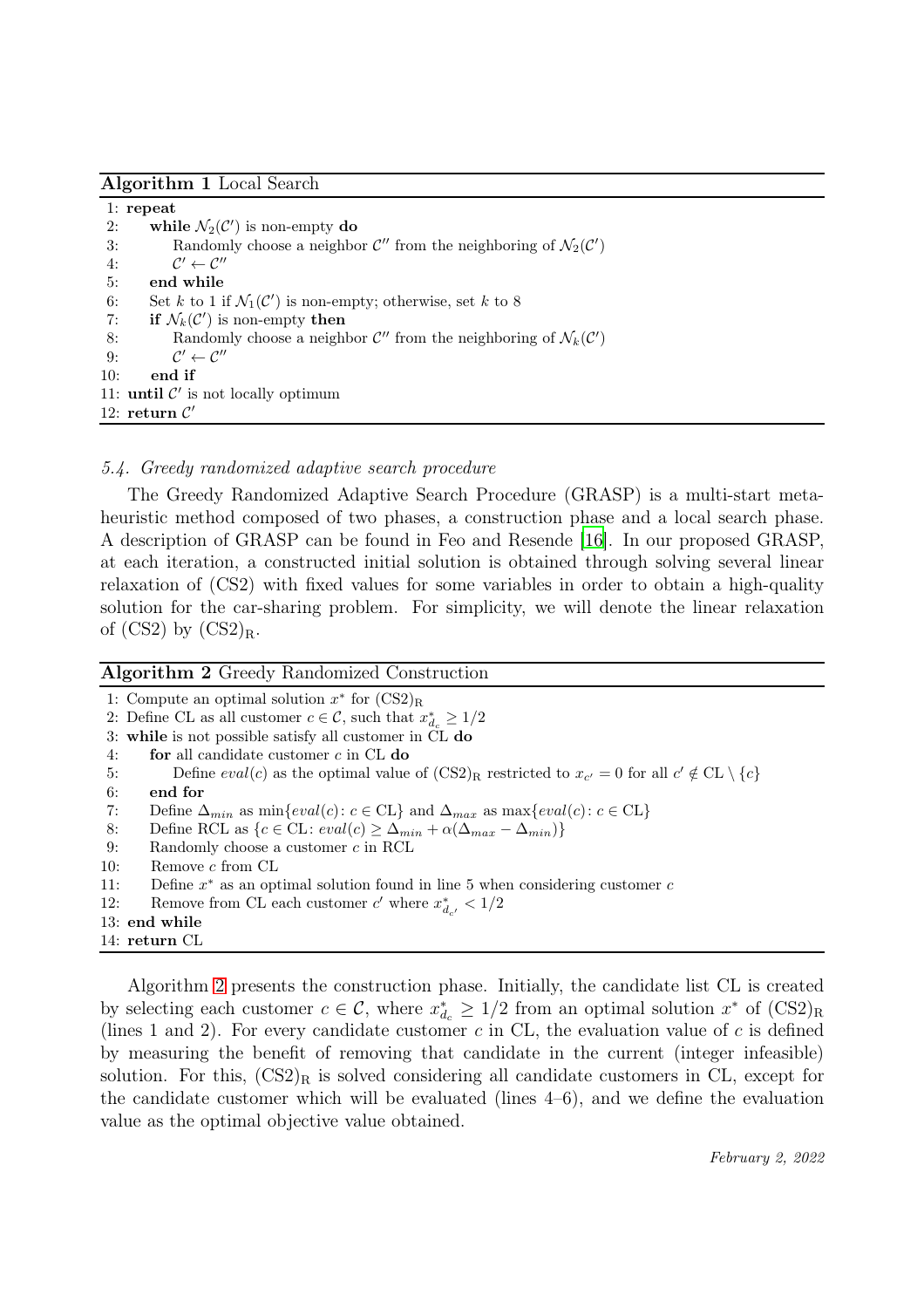The restricted candidate list RCL is, then, composed of each candidate customer in CL whose has the evaluated value at least  $\Delta_{min} + \alpha(\Delta_{max} - \Delta_{min})$ , where  $\Delta_{min}$  and  $\Delta_{max}$  are the smallest and the largest evaluated value at the current iteration, respectively (lines 7 and 8). The parameter  $\alpha \in [0, 1]$  controls the amounts of greediness and randomness in the construction phase.

One candidate customer  $c$  is selected uniformly at random from RCL to be removed from CL. As removing only one candidate customer per iteration leads to a very slow algorithm, we also remove every candidate customer  $c'$  that has  $x_d^*$  $\frac{d}{d_{c'}} < 1/2$  in the optimal solution found for c (lines  $9-12$ ). In this way, we aggressively drive to a feasible solution. When it is possible simultaneously to satisfy all the remaining candidate customers in CL, the construction phase ends and returns CL as a solution.

In the second phase, Algorithm [1](#page-8-0) is used to improve the constructed initial solution. The algorithm will repeat these steps until the computation time exceeds a maximum time value (termination criteria), and the best solution found over all GRASP iterations is returned as the result.

#### *5.5. Variable neighborhood search*

The Variable Neighborhood Search (VNS) is also a two-phase metaheuristic. It has a perturbation phase (a shaking mechanism) and an ascent phase (for maximization problems), based upon systematic changes of neighborhood structures in both phases. A description of VNS can be found in Hansen and Mladenović [\[17\]](#page-18-4).

In our proposed VNS algorithm, presented in Algorithm [3,](#page-9-0) an initial solution is obtained through the same construction procedure used in the GRASP, but with parameter  $\alpha = 1$ (meaning that procedure is purely greedy).

<span id="page-9-0"></span>

| <b>Algorithm 3</b> Variable Neighborhood Search                                         |
|-----------------------------------------------------------------------------------------|
| 1: Build an initial solution $\mathcal{C}'$ with a greedy constructive procedure        |
| 2: while time limit is not met $d\mathbf{o}$                                            |
| Define $S = \langle 7, 4, 5, 6 \rangle$ as the sequential neighborhood change<br>3:     |
| while $S$ is not empty do<br>4:                                                         |
| Set k to be the first element in $S$<br>5:                                              |
| Randomly choose $\mathcal{C}''$ from $\mathcal{N}_k(\mathcal{C}')$<br>6:                |
| Apply a local search on $\mathcal{C}''$ , obtaining the solution $\mathcal{C}'''$<br>7: |
| if $\mathcal{C}'''$ is better than $\mathcal{C}'$ then<br>8:                            |
| $\mathcal{C}' \leftarrow \mathcal{C}'''$<br>9:                                          |
| 10:<br>Restore $S$ to the initial sequential neighborhood change                        |
| 11:<br>else                                                                             |
| 12:<br>Remove k from $S$                                                                |
| 13:<br>end if                                                                           |
| 14:<br>end while                                                                        |
| 15: end while                                                                           |
| 16: return $\mathcal{C}'$                                                               |

We choose to use the neighborhood structures  $\mathcal{N}_7$ ,  $\mathcal{N}_4$ ,  $\mathcal{N}_5$  and  $\mathcal{N}_6$ , in this order, in the shaking mechanism. Once an initial solution  $\mathcal{C}' \subseteq \mathcal{C}$  is constructed, the solution  $\mathcal{C}'$  is perturbed by randomly choosing a solution  $\mathcal{C}''$  from the neighboring of  $\mathcal{N}_7(\mathcal{C}')$  (by setting  $k = 7$ ),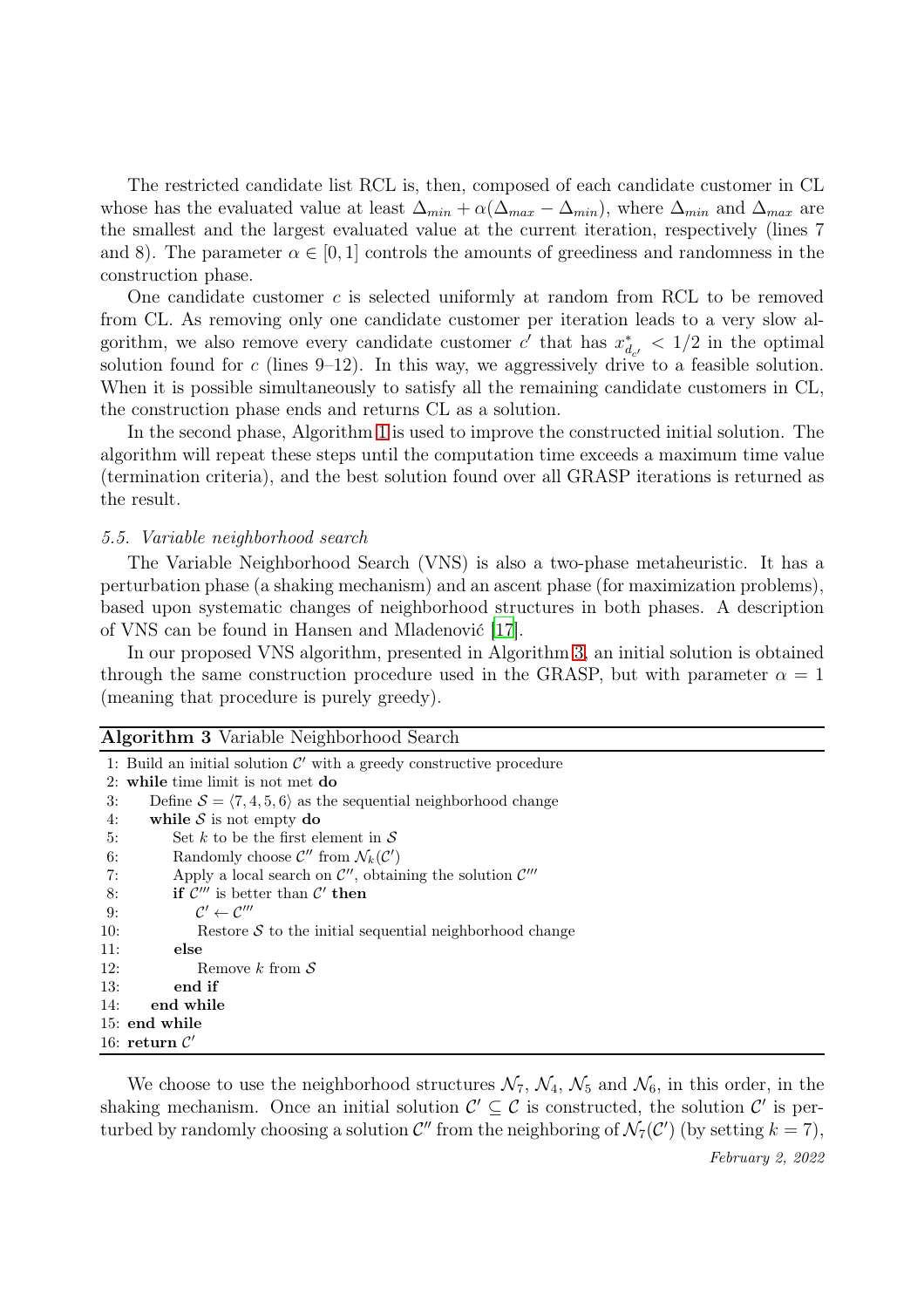and, then, the proposed local search is applied to improve this solution, obtaining a new solution  $\mathcal{C}'''$  (lines 5-7).

If any improvement is obtained, the solution  $\mathcal{C}'$  is replaced by the solution  $\mathcal{C}'''$ , and the search is configured to restart within the first neighborhood structure (lines 8–10). Otherwise, the next neighborhood structure is considered in the next iteration, by removing  $k$ from  $S$  (line 12), which performs a neighborhood change.

The VNS algorithm repeats these steps until the computation time exceeds a time limit, and the current solution  $\mathcal{C}'$  is returned as the result.

#### *5.6. Tabu search*

The Tabu Search (TS) is a metaheuristic that guides a local search to explore the solution space beyond the highest peaks (local optimality) by prohibiting already visited solutions. An introduction to the fundamental principles of TS can be found in Glover [\[18,](#page-18-5) [19\]](#page-18-6).

We propose a simplified version of TS for the car-sharing problem. Our TS algorithm, presented in Algorithm [4,](#page-10-0) starts from an initial solution  $\mathcal{C}' \subseteq \mathcal{C}$  provided by the same constructive procedure used in the VNS algorithm. Then, at any iteration, the search sequentially explores the proposed neighborhood structures, except for the neighborhood structures  $\mathcal{N}_5$  and  $\mathcal{N}_6$ . Specifically, it explores the neighborhoods by selecting a random solution  $\mathcal{C}''$  from  $\mathcal{N}(\mathcal{C}')$  (line 7). If the solution  $\mathcal{C}''$  is a non-tabu solution, then the solution  $\mathcal{C}'$ is replaced by the solution  $\mathcal{C}''$  and a tabu list, containing the last visited solutions, is updated (lines  $8-10$ ). The solution  $\mathcal{C}''$  will remain in the tabu list for a number of iterations obtaining new tabu solutions (as first in, first out queueing). If the tabu list is full, then old solution is replaced.

<span id="page-10-0"></span>

| Algorithm 4 Tabu Search |  |  |  |
|-------------------------|--|--|--|
|-------------------------|--|--|--|

| 1: Let $\mathcal{N} = \mathcal{N}_1 \circ \mathcal{N}_2 \circ \mathcal{N}_3 \circ \mathcal{N}_4 \circ \mathcal{N}_7 \circ \mathcal{N}_8$ be an aggregated neighborhood structure |
|----------------------------------------------------------------------------------------------------------------------------------------------------------------------------------|
| 2: Let $l$ be the desired maximum tabulist length                                                                                                                                |
| 3: Build an initial solution $\mathcal{C}'$ with a greedy constructive procedure                                                                                                 |
| 4: Update the incumbent solution $\hat{\mathcal{C}}$ to be $\mathcal{C}'$                                                                                                        |
| 5: Initialize the tabulist of maximum length $l$ to be empty                                                                                                                     |
| 6: while time limit is not met do                                                                                                                                                |
| Randomly choose $\mathcal{C}''$ from $\mathcal{N}(\mathcal{C}')$                                                                                                                 |
| if $\mathcal{C}''$ is a non-tabu solution then                                                                                                                                   |
| $\mathcal{C}' \leftarrow \mathcal{C}''$                                                                                                                                          |
| Add $\mathcal{C}''$ to the tabu list removing the oldest solution from the tabu list if necessary                                                                                |
| end if                                                                                                                                                                           |
| 12:<br>if $\mathcal{C}''$ is better than $\hat{\mathcal{C}}$ then                                                                                                                |
| $\hat{\mathcal{C}} \leftarrow \mathcal{C}''$                                                                                                                                     |
| end if                                                                                                                                                                           |
| 15: end while                                                                                                                                                                    |
| $16: \ \textbf{return} \ \hat{\mathcal{C}}$                                                                                                                                      |
| 13:                                                                                                                                                                              |

In our implementation, we designate the *tabu tenure* as a parameter, between 0 and 1, which determines the relative tabu list length. The maximum tabu list length is defined by setting l as the tabu tenure times the number of customers in  $\mathcal C$  rounded down.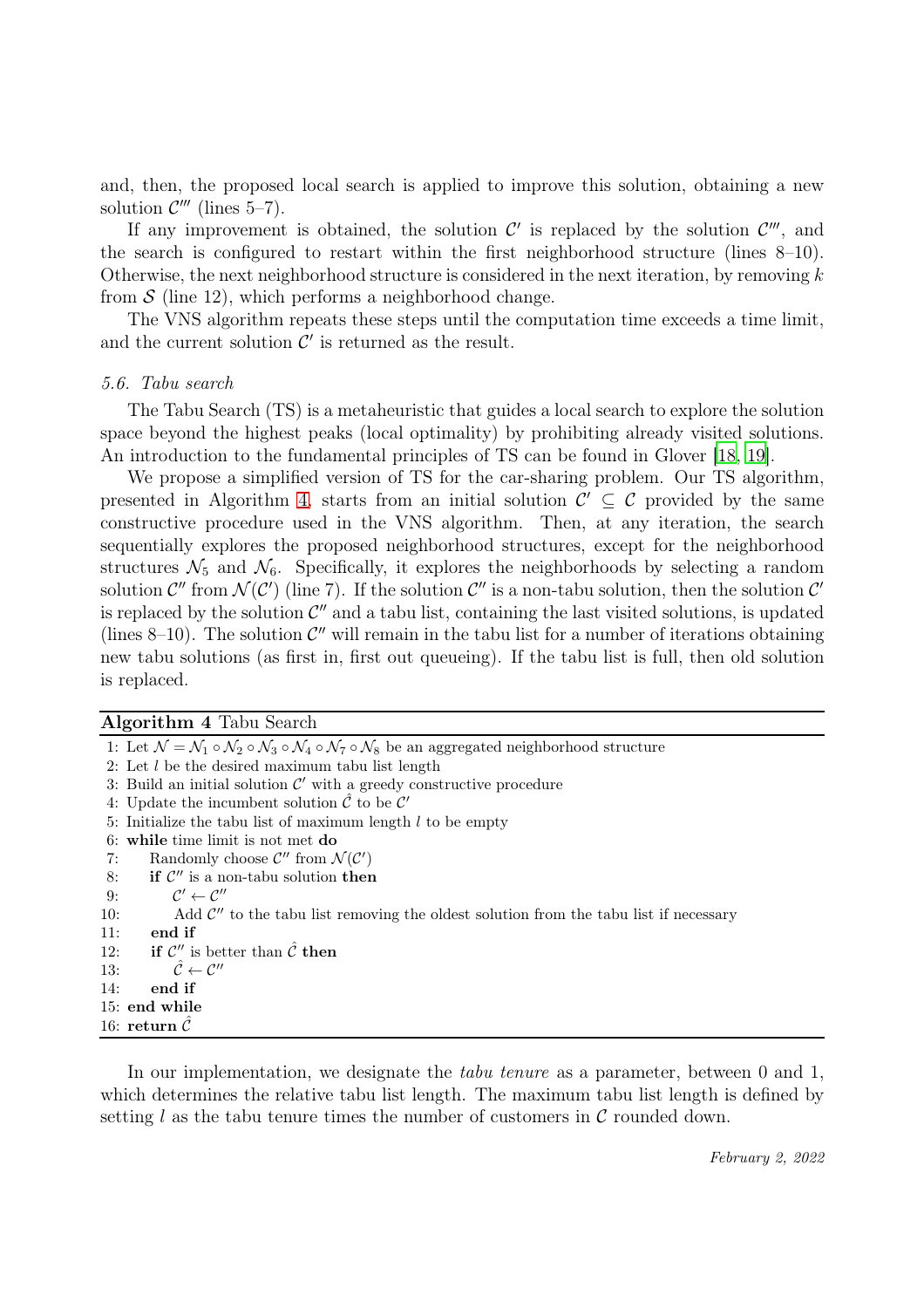When the exploration ends by time exceeding a maximum time value, the incumbent solution  $\mathcal C$  is returned as the result.

#### *5.7. Fast feasibility check*

In this section, we present an efficient mechanism for checking if a solution is feasible or infeasible. For this, we use the prefix sum to determine the number of cars available, and the minimum prefix sum to determine the smallest number of cars available in a given range of vertices of a station. In this case, we use two incremental displacement vectors (see Fig. [7](#page-11-1) for examples), where each vector is associated with a station.

<span id="page-11-1"></span>

Fig. 7: Examples for the exact configurations of the incremental displacement vectors. On the left, the configuration of an empty solution, and, on the right, the configuration of a solution where the customers  $c_1$ and  $c_2$  are satisfied.

Following the example, note that at the first position of each incremental displacement vector is initialized respectively with the fleet sizes  $m_A$  and  $m_B$ , and the remaining positions are initialized with 0. Furthermore, an operation to insert an unsatisfied customer into the current solution decreases the incremental displacement vector by a unit value at the startpoints and increases it by a unit value at the end-points. Inversely, an operation to remove a customer of the current solution increase of a unit value at the start-points and decrease of a unit value at the end-points.

To allow for a fast evaluation of moves in the neighborhoods, we implemented a segment tree data structure to represent each incremental displacement vector. This data structure is critical for the heuristics' performance because it can compute the prefix sum and the minimum prefix sum of the incremental displacement vector in logarithmic time.

We can check for a given customer if there is a car available before inserting them in the current solution using the prefix sum for each demand's start-point. And we can check if the current solution will remain feasible using the minimum prefix sum in the range that will have one car less available, combined with the number of cars available at the point before the range considered.

#### <span id="page-11-0"></span>6. Computational results and discussion

All computational tests were performed on a machine with an Intel Xeon X3430 2.4GHz processor and 8GB of RAM, under Ubuntu 18.04 LTS environment. The approaches in

February 2, 2022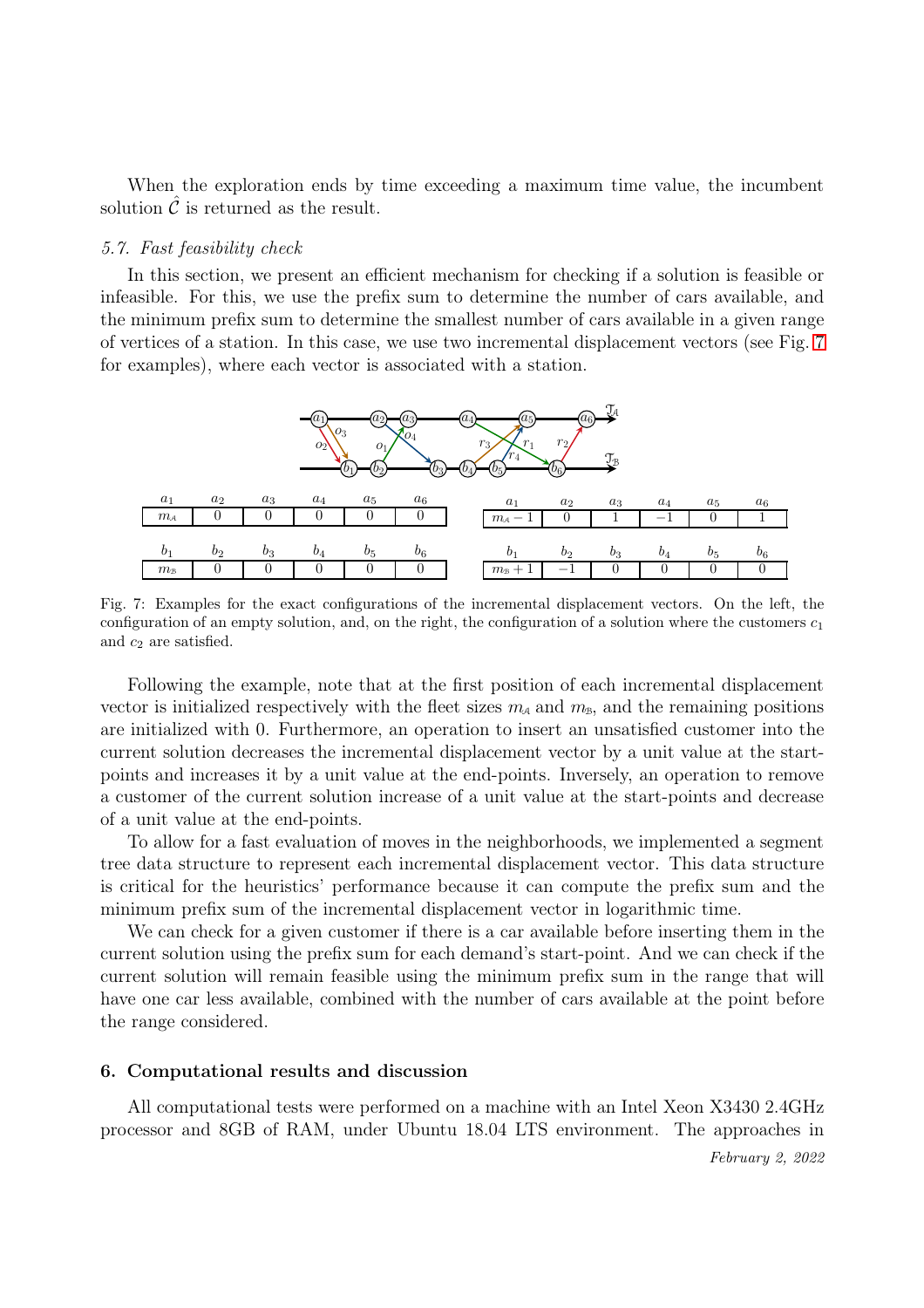the previous section have been implemented in the  $C_{++}$  language (code was compiled with optimization flag -O3 using GCC version 4.8.4), and Gurobi Optimizer version 8.0.1 (using a single thread).

Based on empirical observations, we consider for GRASP and TS, respectively, the value of  $\alpha$  equal to 0.8 and the value of the tabu tenure as 0.046.

### *6.1. Benchmark instances*

For the computational experiments, we created three groups of random instances, where every group has sets of 100 instances with 1000, 2500, and 5000 customers. All instances and the source code are publicly available at https://gitlab.com/welverton/car-sharing\_2020 to facilitate future comparisons. These instances were generated as described below, considering a 1-day planning horizon.

- st: In this group, every demand for driving is fulfilled within 15 to 60 minutes. Each demand is generated by setting the time points  $t_1$  and  $t_2$  randomly according to a uniform distribution, and time for driving values  $d_1$  and  $d_2$  randomly drawn from a uniform distribution over the integers from 15 to 60, such that  $t_1 + d_1 < t_2$  and  $t_2 + d_2 \leq 1440$ . In this case, request for outbound starts at time  $t_1$  and ends at time  $t_1 + d_1$ , and request for return starts at time  $t_2$  and ends at time  $t_2 + d_2$ .
- ft: Every customer has exactly the same time for each driving demand, fixed within 15 to 45 minutes. First, it is fixed a time value for driving  $d$ , randomly drawn from a uniform distribution over the integers from 15 to 45. Next, each demand is generated by setting the time points  $t_1$  and  $t_2$  randomly according to a uniform distribution, such that  $t_1 + d < t_2$  and  $t_2 + d \le 1440$ . Thus, request for outbound starts at time  $t_1$  and ends at time  $t_1 + d$ , and request for return starts at time  $t_2$  and ends at time  $t_2 + d$ .
- fc: Every customer has exactly the same time for each driving demand, fixed within 15 to 45 minutes, and has the same working time, fixed within 60 to 240 minutes. First, it is fixed a time value for driving d and a working time value  $w$ , randomly drawn from a uniform distribution over the integers from 15 to 45 and from 60 to 240, respectively. Next, each demand is generated by setting the time point  $t_1$  randomly according to a uniform distribution, and setting  $t_2$  to  $t_1 + d + w$ , such that  $t_2 + d \le 1440$ . Equal to the previous group, request for outbound starts at time  $t_1$  and ends at time  $t_1 + d$ , and request for return starts at time  $t_2$  and ends at time  $t_2 + d$ .

For each customer, the direction of the first demand is chosen uniformly at random and the direction of the second demand is assigned oppositely. Every station has exactly 10 cars initially available.

## *6.2. MIP model experiments*

In this section, we report and discuss the results obtained by means of the car-sharing problem formulation. We consider the two previously mentioned MIP models (CS1)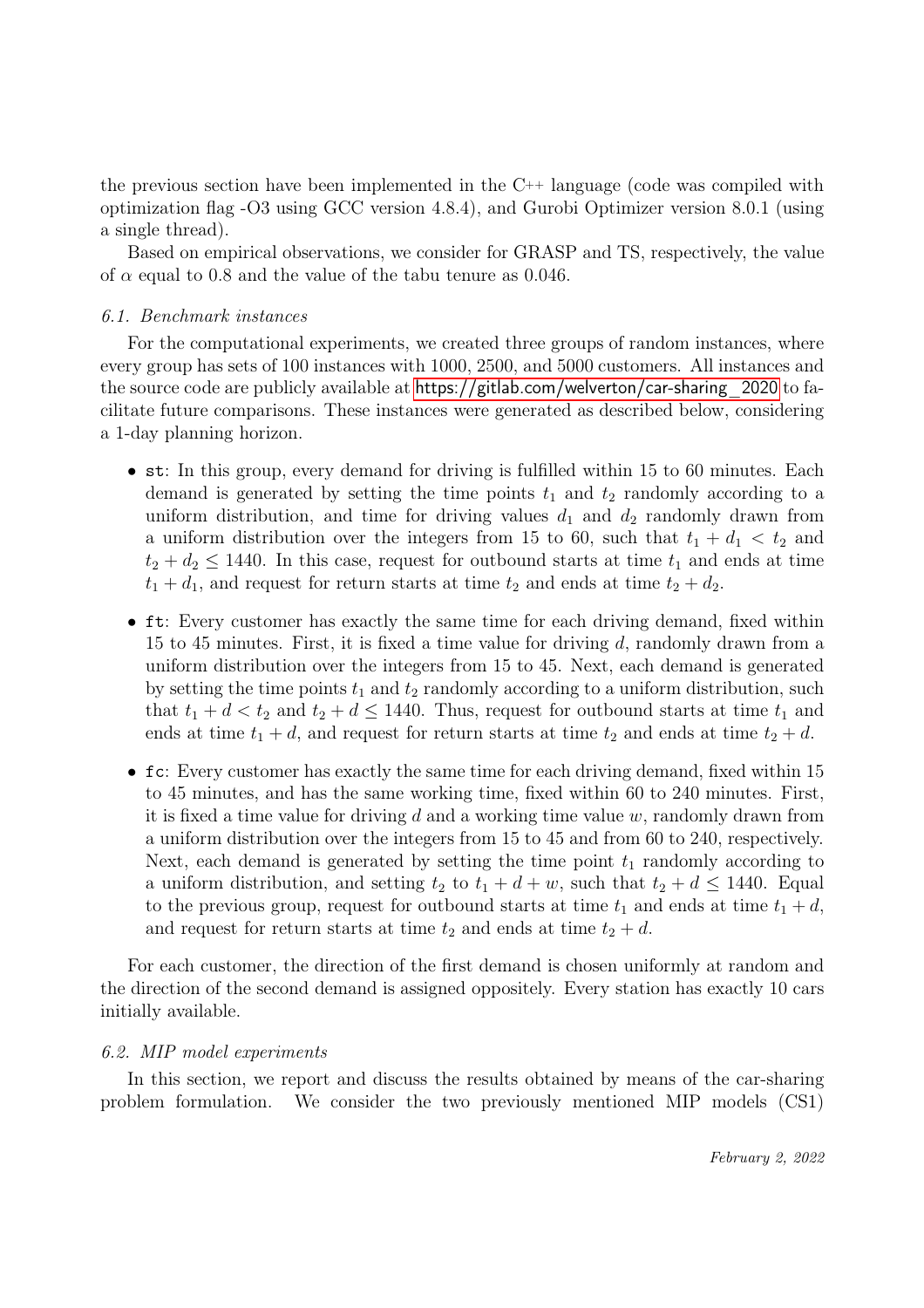and (CS2) where each pair of variable  $x_{o_c}$  and  $x_{r_c}$  was replaced by a single variable  $x_{d_c}$ (as observed in Section [4\)](#page-4-0).

Table [1](#page-13-0) summarizes the results with computing time limited to 10 minutes. In this table, columns  $\#Opt$  report, per instance set, the number of instances solved to (proven) optimality. In addition, columns Avg. satisfied customers, Avg. gap  $(\%)$  and Avg. constraints [\(7\)](#page-5-2) report the average number of satisfied customers, the average relative gap (computed as  $100 \cdot (UB - LB)/UB$ , where LB is the lower bound and UB is the upper bound), and the average number of constraints [\(7\)](#page-5-2) added to  $(CS2)$ , respectively. Values after  $\pm$  denote the standard deviation.

<span id="page-13-0"></span>Table 1: Aggregated MIP models results results for each instances set. In boldface, the best number of problem instances solved to proven optimality and the best average of relative gap value (when there is no tie).

|              |          | CS1)                     |                   |          |                          | CS2               |                        |
|--------------|----------|--------------------------|-------------------|----------|--------------------------|-------------------|------------------------|
| Instance set | #Opt     | Avg. satisfied customers | Avg. gap $(\%)$   | #Opt     | Avg. satisfied customers | 96<br>Avg. $gap$  | Avg. constraints $(7)$ |
| $st-n1000$   | 75       | $403.99 \pm 4.13$        | $0.064 \pm 0.114$ | 75       | $403.99 \pm 4.15$        | $0.062 \pm 0.108$ | $35.53 \pm 5.37$       |
| $st-n2500$   | $\Omega$ | $488.00 \pm 4.47$        | $0.514 + 0.125$   |          | $488.00 + 4.48$          | $0.522 + 0.134$   | $204.54 \pm 13.03$     |
| $st - n5000$ | $\theta$ | $549.17 + 3.83$          | $0.723 + 0.134$   |          | $549.00 \pm 3.96$        | $0.756 + 0.162$   | $727.69 \pm 25.33$     |
| $ft-n1000$   | 83       | $478.47 + 132.32$        | $0.048 + 0.108$   | 85       | $478.46 + 132.32$        | $0.046 + 0.112$   | $0.21 + 0.43$          |
| $ft - n2500$ | 3        | $512.85 \pm 165.42$      | $1.507 + 0.436$   | $\left($ | $512.80 \pm 165.39$      | $1.517 + 0.360$   | $1.57 + 1.22$          |
| $ft - n5000$ | 6        | $239.57 \pm 195.42$      | $41.639 + 46.420$ | 5        | $254.82 \pm 199.78$      | $39.065 + 45.984$ | $6.95 + 2.53$          |
| $fc-n1000$   | 94       | $448.64 + 121.55$        | $0.017 + 0.070$   | 95       | $448.65 + 121.53$        | $0.015 + 0.066$   | $177.79 + 12.62$       |
| $fc-n2500$   | 58       | $492.07 + 154.76$        | $0.216 + 0.323$   | 59       | $492.00 + 154.79$        | $0.230 + 0.348$   | $929.40 \pm 36.16$     |
| $fc-n5000$   | 54       | $501.95 + 161.62$        | $0.337 + 0.538$   | 56       | $501.97 \pm 161.66$      | $0.340 \pm 0.528$ | $2859.84 \pm 68.22$    |

Note. Avg., average; #Opt, number of optimal solutions.

In terms of relative gaps, the results showed that both models were able to obtain good bounds for most of the instances, except for the instances of the group ft with 5000 customers (models (CS1) and (CS2) did not found a feasible solution in 36 and 35 instances, respectively).

In another experiment, we focused on instance set st-n1000 and let both models run until they could find an optimal solution and prove its optimality for all instances.

We compared the root relaxation objective value and the optimal solution value and we observed that both models obtained, on average, 0.295% of gap and 0.073 of deviation from the mean.

Based on the observation that the models obtain good upper bounds in the root node, we notice that it is more difficult to find an optimal solution than proving its optimality. When analyzing only instances that had the longest computing time, we observed that close to 100% of computing time is used to obtain an optimal solution that satisfies one or two more customers than the incumbent solution.

Also, as can be seen in Fig. [8,](#page-14-0) there were instances where (CS1) took close to 13h30m to finish where (CS2) can finish any instance in about 3h30m. Indeed, in a particular subset of a few instances, (CS1) cannot find an optimal solution in a reasonable amount of time.

All the results previously presented include the proposed preprocessing procedure of Section [3](#page-3-0) and the Gurobi's presolve engine (i. e., a collection of preprocessing techniques that reduce the size of the given model and also improve the strength of the model).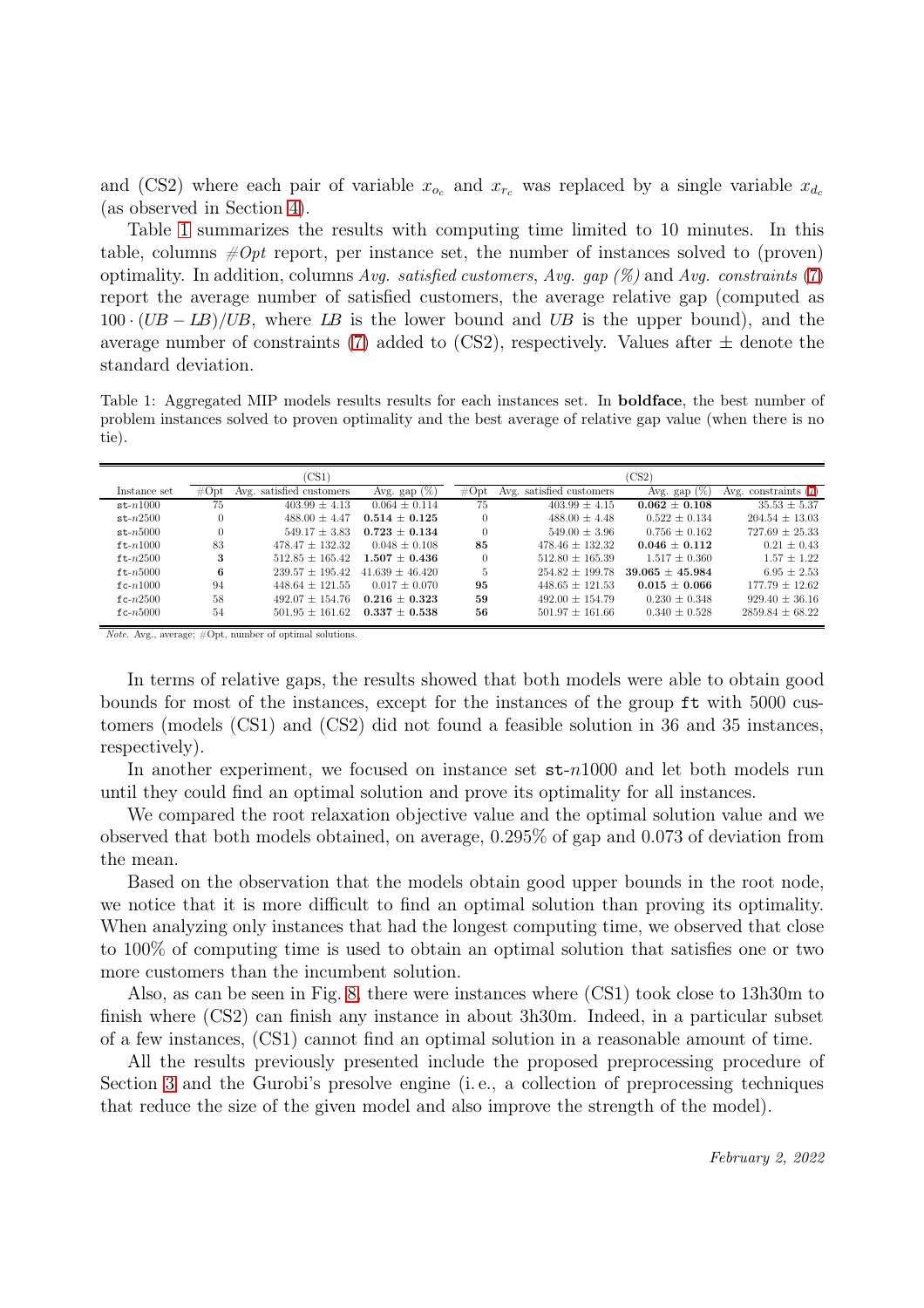<span id="page-14-0"></span>

Fig. 8: A graphical illustration of the solutions obtained by the MIP models for the group st, over the set of instances with 1000 customers. The plot reports the number of solved instances within a time limit.

In order to evaluate the impact of the proposed preprocessing procedure, Fig. [9](#page-14-1) illustrates the performance on three possible configurations. The results of (CS1) are intriguing, given that the configuration with only the preprocessing procedure performed better than the other two configurations. Since Gurobi is a commercial solver, it is difficult to understand this behavior. On the other hand, the results of (CS2) show that the configurations performed similarly.

<span id="page-14-1"></span>

Fig. 9: Performance of combinations between our preprocessing procedure and the Gurobi's presolve engine. In the legend labels, preprocessing means that the instance size has been reduced by using the proposed preprocessing procedure, while presolving means that the presolve phase of the Gurobi was enabled during the computational experiments.

Checking the number of rows and columns of the models obtained, we observed that the reduction achieved by preprocessing the instance always kept 4 rows and 6 columns more than the presolve engine. We also observed that the number of rows and columns were reduced to less than 46% and 65% from the original values, respectively. As can be seen in the plots in Fig. [9,](#page-14-1) the preprocessing procedure enable relevant reductions of the model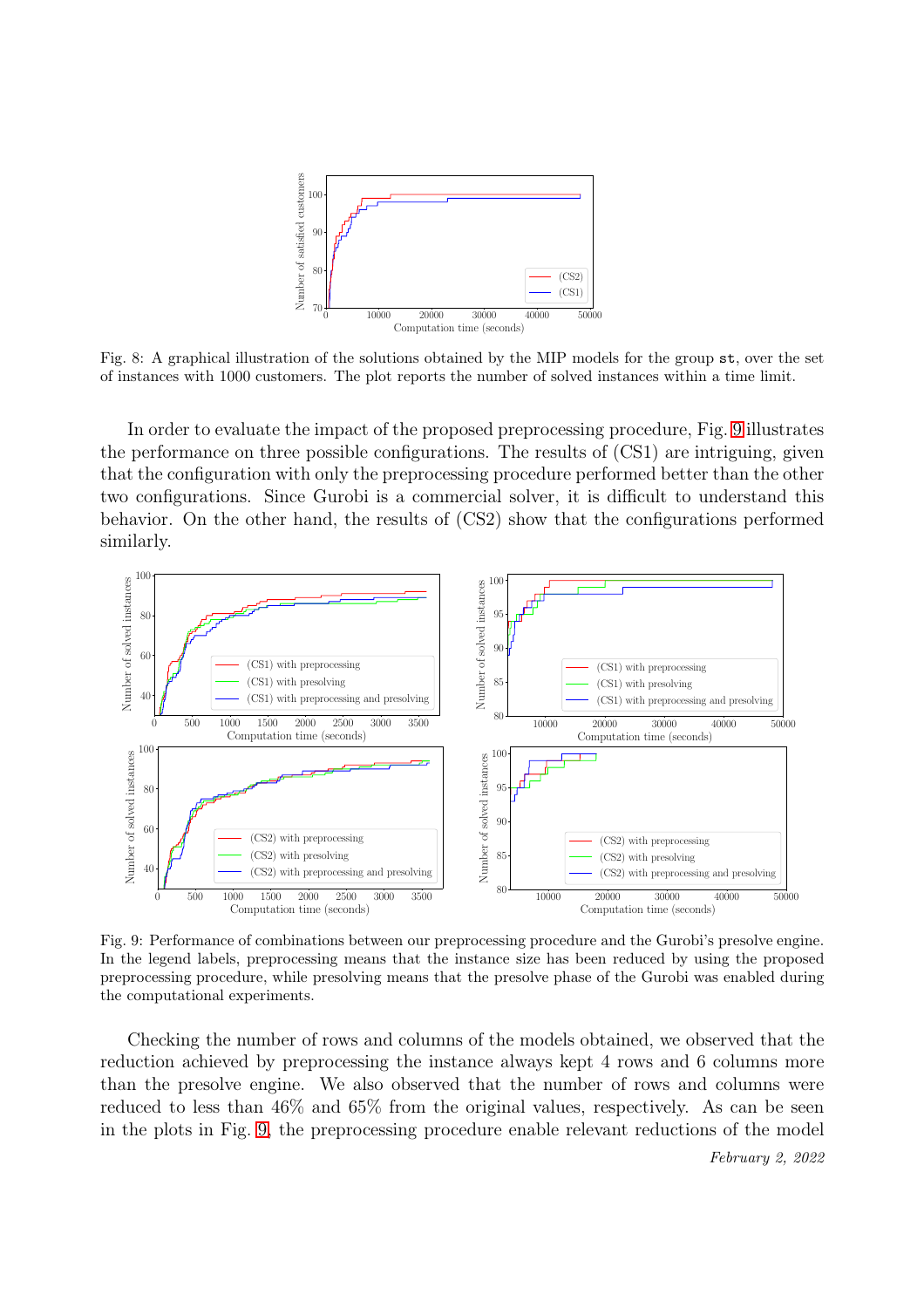sizes. And, even though it presented a similar performance than the presolve engine, it is also useful for heuristic design.

#### *6.3. Matheuristic experiments*

Table [2](#page-16-0) presents a comparison of the average values for solutions obtained by the matheuristics, where every execution was performed during 10 minutes. In this table, column  $\#Opt$  also reports, per instance set, the number of instances where we obtained an optimal solution. In addition, columns Avg.  $\#Impr$ , Avg. satisfied customers, Avg. gap (%), Avg. *iterations* report the average number of times the search procedure improved the solution obtained, the average number of satisfied customers, the average relative gap (computed as  $100 \cdot (UB - LB)/UB$ , where LB is the lower bound and UB is the best known upper bound computed by one of the MIP models), and the average of iterations performed by the matheuristic, respectively. Again, values after  $\pm$  denote the standard deviation.

From this table, it is possible to notice that the construction procedure obtained highquality solutions for the instances with 1000 customers. Besides that, the construction procedure was obtained good solutions in larger instances. Checking only the instances with 5000 customers, we observed that on average an initial solution is computed less than 50 seconds. Since only a single iteration was performed within 10 minutes, most of the computation time was spent in the local search. It is worth mentioning that the local search, in these cases, was interrupted due to the time limit. That is, our initial solution obtained good solution for large instances but the local search procedure is computationally expensive for such time limit in large instances.

Comparing the matheuristics, GRASP performs better than the other two. Therefore, the proposed neighborhood structures to escape the highest peaks (local optimality) were not effective. This can be explained by the fact that it does not sufficiently decrease the number of satisfied customers in order to escape the highest peaks.

#### <span id="page-15-0"></span>7. Conclusions

In this paper, the maximum customers' satisfaction problem with car-sharing demand pairs between two stations was solved by exact and heuristic approaches. First, we have proposed a preprocessing procedure to reduce the size of the instance. Next, we have described a mixed-integer programming (MIP) formulation based on network flow assignment, and we have proposed a new family of constraints to strengthen the formulation. Thus, we considered two models: (CS1), the original model; and (CS2), a strengthened version of (CS1). We also have proposed three matheuristics, with an initial solution greedily built using linear programming, which are based on local search: a greedy randomized adaptive search procedure (GRASP); a variable neighborhood search (VNS); and a tabu search (TS). Computational experiments have been performed on the benchmark of instances to evaluate and compare the models and the matheuristics.

In general, the MIP models perform better than the matheuristics. Except for two instance sets, the MIP models, on average, give less than 1% of gap (results with computingtime limited to 10 minutes). Both models, (CS1) and (CS2), have similar results. However,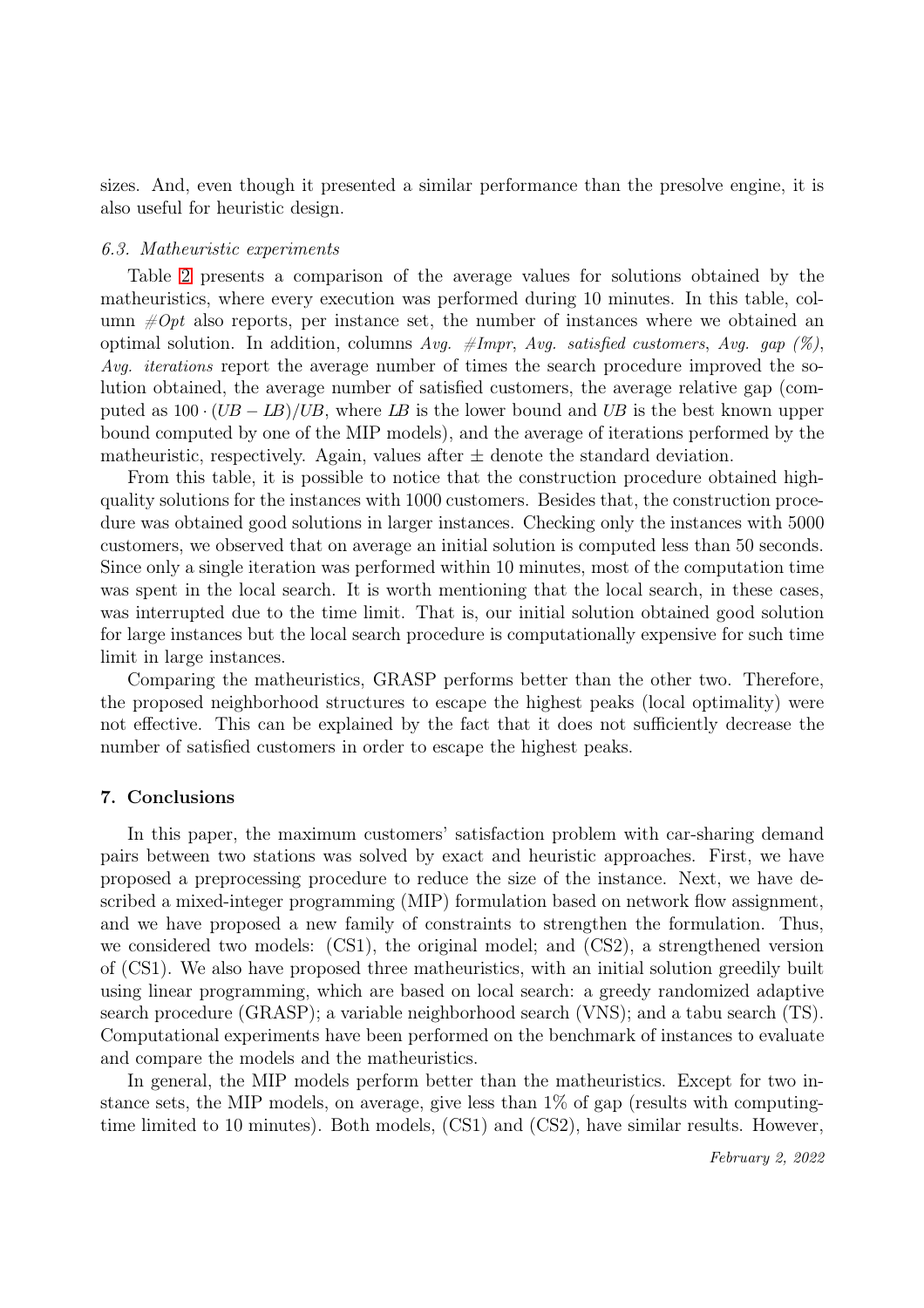<span id="page-16-0"></span>Table 2: Aggregated matheuristic results for each instance set. In boldface, the best number of instances where an optimal solution was found and the best average of relative gap value (when there is no tie).

|                                    | Greedy Randomized Adaptive Search Procedure (GRASP) |                      |                       |                          |                    |                    |
|------------------------------------|-----------------------------------------------------|----------------------|-----------------------|--------------------------|--------------------|--------------------|
| Instance set                       | #Opt                                                | Avg. $\#\text{Impr}$ | Avg. construction     | Avg. satisfied customers | Avg. gap $(\%)$    | Avg. iterations    |
| $st-n1000$                         | 0                                                   | $2.34 \pm 0.89$      | $391.44 \pm 4.77$     | $398.78 \pm 4.19$        | $1.353 \pm 0.279$  | $13.51 \pm 1.30$   |
| $st-n2500$                         | $\boldsymbol{0}$                                    | $1.04 \pm 0.20$      | $468.41 \pm 5.91$     | $478.27 \pm 4.67$        | $2.497 \pm 0.372$  | $1.36 \pm 0.48$    |
| $st-n5000$                         | $\overline{0}$                                      | $1.00 \pm 0.00$      | $525.25 \pm 5.81$     | $535.50 \pm 4.37$        | $3.195 \pm 0.327$  | $1.00 \pm 0.00$    |
| $ft-n1000$                         | 13                                                  | $2.85 \pm 0.93$      | $462.76 \pm 140.33$   | $471.93 \pm 135.94$      | $1.726 \pm 1.278$  | $16.87 \pm 9.77$   |
| $ft-n2500$                         | $\overline{0}$                                      | $1.19 \pm 0.39$      | $438.24 \pm 176.27$   | $487.40 \pm 163.62$      | $6.759 \pm 1.454$  | $1.51 \pm 0.50$    |
| $ft-n5000$                         | $\overline{0}$                                      | $1.00 \pm 0.00$      | $387.39 \pm 153.85$   | $481.42 \pm 158.89$      | $9.045 \pm 1.159$  | $1.00 \pm 0.00$    |
| $fc-n1000$                         | 5                                                   | $3.35 \pm 1.18$      | $432.13 \pm 122.14$   | $442.10 \,\pm\, 122.90$  | $1.644 \pm 0.989$  | $18.44 \pm 2.95$   |
| $fc-n2500$                         | $\overline{0}$                                      | $1.68 \pm 0.55$      | $429.48 \pm 144.31$   | $461.64 \pm 145.63$      | $6.410 \pm 1.496$  | $2.02 \pm 0.51$    |
| $fc-n5000$                         | $\overline{0}$                                      | $1.00 \pm 0.00$      | $374.39 \pm 145.85$   | $449.97 \pm 147.06$      | $10.793 \pm 1.597$ | $1.00 \pm 0.00$    |
| Variable Neighborhood Search (VNS) |                                                     |                      |                       |                          |                    |                    |
| Instance set                       | #Opt                                                | Avg. $#Impr$         | Avg. construction     | Avg. satisfied customers | Avg. gap $(\%)$    | Avg. iterations    |
| $st-n1000$                         | $\overline{0}$                                      | $1.57 \pm 0.71$      | $392.41 \pm 4.91$     | $398.01 \pm 4.34$        | $1.544 \pm 0.368$  | $23.27 \pm 0.96$   |
| $st-n2500$                         | 0                                                   | $1.02 \pm 0.14$      | $469.90 \pm 5.90$     | $478.07 \pm 4.71$        | $2.538 \pm 0.379$  | $1.52 \pm 0.50$    |
| $st-n5000$                         | 0                                                   | $1.00 \pm 0.00$      | $526.73 \pm 5.88$     | $535.65 \pm 4.40$        | $3.168 \pm 0.361$  | $1.00 \pm 0.00$    |
| $ft-1000$                          | 3                                                   | $1.80 \pm 0.88$      | $460.26 \pm 139.17$   | $469.43 \pm 135.76$      | $2.274 \pm 1.356$  | $29.74 \pm 10.60$  |
| $ft-n2500$                         | $\overline{0}$                                      | $1.06 \pm 0.24$      | $438.36 \pm 177.05$   | $487.21 \pm 163.79$      | $6.817 \pm 1.512$  | $1.60 \pm 0.62$    |
| $ft-n5000$                         | $\overline{0}$                                      | $1.00 \pm 0.00$      | $388.12 \pm 153.97$   | $481.44 \pm 159.78$      | $9.097 \pm 1.204$  | $1.00 \pm 0.00$    |
| $fc-n1000$                         | $\overline{2}$                                      | $1.83 \pm 1.05$      | $431.82 \pm 125.18$   | $439.00 \pm 123.13$      | $2.390 \pm 1.174$  | $31.75 \pm 8.47$   |
| $fc-n2500$                         | $\overline{0}$                                      | $1.06 \pm 0.28$      | $433.91 \pm 152.73$   | $460.61 \pm 147.11$      | $6.742 \pm 1.569$  | $2.13 \pm 0.58$    |
| $fc-n5000$                         | $\overline{0}$                                      | $1.00 \pm 0.00$      | $388.84 \pm 154.37$   | $451.72 \pm 148.13$      | $10.473 \pm 1.982$ | $1.00 \pm 0.00$    |
| Tabu Search (TS)                   |                                                     |                      |                       |                          |                    |                    |
| Instance set                       | #Opt                                                | Avg. $\#\text{Impr}$ | Avg. construction     | Avg. satisfied customers | Avg. gap $(\%)$    | Avg. iterations    |
| $st-n1000$                         | $\overline{0}$                                      | $3.66 \pm 1.45$      | $392.41 \pm 4.91$     | $396.77 \pm 4.44$        | $1.850 \pm 0.424$  | $42.41 \pm 14.93$  |
| $st-n2500$                         | 0                                                   | $3.34 \pm 1.65$      | $469.90 \pm 5.90$     | $474.79 \pm 5.28$        | $3.207 \pm 0.595$  | $8.71 \pm 4.34$    |
| $st-n5000$                         | $\overline{0}$                                      | $2.77\,\pm\,1.73$    | $526.73 \pm 5.88$     | $531.19 \pm 5.55$        | $3.975 \pm 0.591$  | $6.79 \pm 3.58$    |
| $ft-n1000$                         | 3                                                   | $6.59 \pm 3.11$      | $460.26\,\pm\,139.17$ | $468.43 \pm 136.27$      | $2.528 \pm 1.539$  | $46.66 \pm 15.60$  |
| $ft-n2500$                         | $\overline{0}$                                      | $21.89 \pm 9.70$     | $438.36 \pm 177.05$   | $476.81 \pm 163.64$      | $8.998 \pm 2.133$  | $38.35 \pm 18.50$  |
| $ft-n5000$                         | $\overline{0}$                                      | $43.72 \pm 15.46$    | $388.12 \pm 153.97$   | $464.89 \pm 154.89$      | $12.228 \pm 1.700$ | $75.33 \pm 29.09$  |
| $fc-n1000$                         | 1                                                   | $4.43 \pm 3.23$      | $431.82 \pm 125.18$   | $438.21 \pm 123.54$      | $2.602 \pm 1.283$  | $104.07 \pm 67.31$ |
| $\verb fc  - n2500$                | $\theta$                                            | $10.38 \pm 10.23$    | $433.91 \pm 152.73$   | $451.72 \pm 146.27$      | $8.650 \pm 2.337$  | $21.06 \pm 20.14$  |
| $fc-n5000$                         | $\overline{0}$                                      | $22.63 \pm 20.51$    | $388.84 \pm 154.37$   | $427.93 \pm 143.67$      | $15.386 \pm 5.206$ | $41.46 \pm 38.74$  |

Note. Avg., average; #Opt, number of optimal solutions; #Impr, number of times the search process improved the solution.

an interesting conclusion can be drawn from the computational time that is needed for obtaining an optimal solution. Model (CS1) has a much higher total computation time than (CS2) in a particular set of instances. We observed that, in these cases, almost all the computing time needed is used to obtain an optimal solution that satisfies one or two customers more than the incumbent solution. We also observed that the proposed preprocessing procedure performs as well as the presolve engine of the commercial MIP solver used, with the additional advantage of being useful also for heuristic design.

The heuristic approaches, for the sets of instances with 5000 customers, on average obtain a gap of less than 11%. Also, the matheuristics perform better than the MIP models for an instance set of 5000 customers, whereas the MIP models on average obtain a gap greater than 39% (and not finding a feasible solution for 35% of the instances). Also, for sets of instances with 1000 customers, the matheuristics on average obtains a gap less than 2%.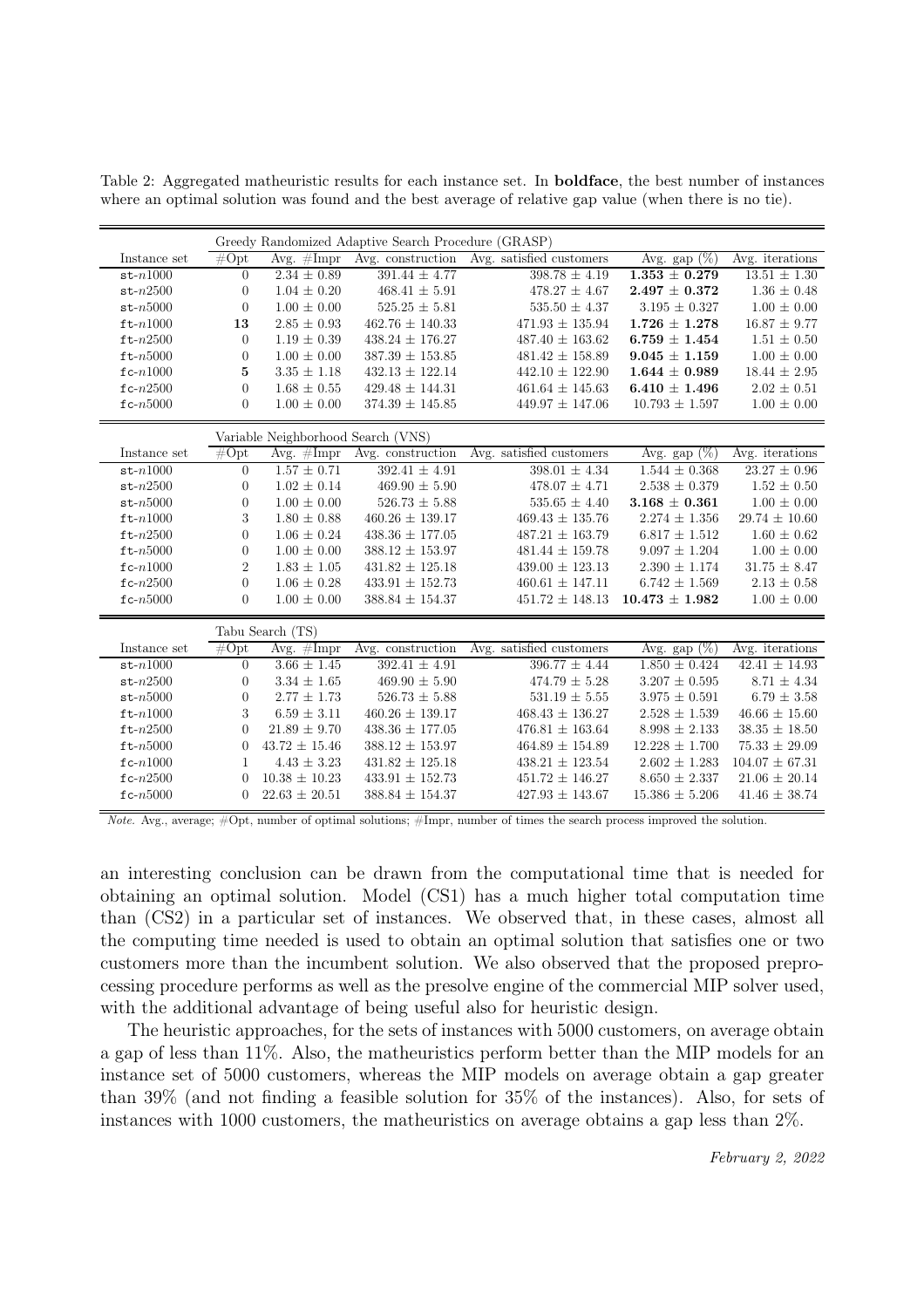Finally, we believe another contribution of this paper is that many of the ideas used in the preprocessing procedure, the design of the MIP models, and the design of the heuristics can be used for a more general problem with more stations and customers with more demands.

#### Acknowledgments

This study was financed in part by the Coordenação de Aperfeiçoamento de Pessoal de Nível Superior - Brasil (CAPES) - Finance Code 001. Supported by Grant 425340/2016- 3, 425806/2018-9, and 308689/2017-8, National Council for Scientific and Technological Development (CNPq). Supported by Grant 2015/11937-9, and 2017/23343-1, São Paulo Research Foundation (FAPESP).

#### References

- <span id="page-17-0"></span>[1] M. Nourinejad, M. J. Roorda, Carsharing operations policies: a comparison between one-way and two-way systems, Transportation 42 (2015) 497–518. [doi:10.1007/s11116-015-9604-3](http://dx.doi.org/10.1007/s11116-015-9604-3).
- <span id="page-17-1"></span>[2] A. Ait-Ouahmed, D. Josselin, F. Zhou, Relocation optimization of electric cars in one-way car-sharing systems: Modeling, exact solving and heuristics algorithms, International Journal of Geographical Information Science[doi:10.1080/13658816.2017.1372762](http://dx.doi.org/10.1080/13658816.2017.1372762).
- <span id="page-17-2"></span>[3] B. Boyacı, K. Zografos, N. Geroliminis, An optimization framework for the development of efficient one-way car-sharing systems, European Journal of Operational Research[doi:10.1016/j.ejor.2014.07.020](http://dx.doi.org/10.1016/j.ejor.2014.07.020).
- <span id="page-17-3"></span>[4] B. Boyacı, K. G. Zografos, N. Geroliminis, An integrated optimization-simulation framework for vehicle and personnel relocations of electric carsharing systems with reservations, Transportation Research Part B: Methodological[doi:10.1016/j.trb.2016.10.007](http://dx.doi.org/10.1016/j.trb.2016.10.007).
- <span id="page-17-4"></span>[5] C. Gambella, E. Malaguti, F. Masini, D. Vigo, Optimizing relocation operations in electric car-sharing, Omega[doi:10.1016/j.omega.2017.11.007](http://dx.doi.org/10.1016/j.omega.2017.11.007).
- <span id="page-17-5"></span>[6] D. Jorge, G. Correia, C. Barnhart, Testing the validity of the MIP approach for locating carsharing stations in one-way systems, Procedia - Social and Behavioral Sciences 54 (2012) 138–148. [doi:10.1016/j.sbspro.2012.09.733](http://dx.doi.org/10.1016/j.sbspro.2012.09.733).
- <span id="page-17-6"></span>[7] M. Zhao, X. Li, J. Yin, J. Cui, L. Yang, S. An, An integrated framework for electric vehicle rebalancing and staff relocation in one-way carsharing systems: Model formulation and Lagrangian relaxation-based solution approach, Transportation Research Part B: Methodological[doi:10.1016/j.trb.2018.09.014](http://dx.doi.org/10.1016/j.trb.2018.09.014).
- <span id="page-17-7"></span>[8] D. K. George, C. H. Xia, Fleet-sizing and service availability for a vehicle rental system via closed queueing networks, European Journal of Operational Research 211 (2011) 198–207. [doi:10.1016/j.ejor.2010.12.015](http://dx.doi.org/10.1016/j.ejor.2010.12.015).
- <span id="page-17-8"></span>[9] K. Böhmová, Y. Disser, M. Mihalák, R. Šrámek, Scheduling transfers of resources over time: Towards car-Sharing with flexible drop-Offs, in: LATIN 2016: Theoretical Informatics, Springer Berlin Heidelberg, 2016, pp. 220–234. [doi:10.1007/978-3-662-49529-2\\\_17](http://dx.doi.org/10.1007/978-3-662-49529-2_17).
- <span id="page-17-9"></span>[10] K. Luo, T. Erlebach, Y. Xu, Car-Sharing Between Two Locations: Online Scheduling with Flexible Advance Bookings, in: L. Wang, D. Zhu (Eds.), Computing and Combinatorics, Springer International Publishing, Cham, 2018, pp. 242–254.
- [11] K. Luo, T. Erlebach, Y. Xu, Car-Sharing between Two Locations: Online Scheduling with Two Servers, in: 43rd International Symposium on Mathematical Foundations of Computer Science (MFCS 2018), Vol. 117 of Leibniz International Proceedings in Informatics (LIPIcs), Schloss Dagstuhl – Leibniz-Zentrum fuer Informatik, Dagstuhl, Germany, 2018, pp. 50:1–50:14. [doi:10.4230/LIPIcs.MFCS.2018.50](http://dx.doi.org/10.4230/LIPIcs.MFCS.2018.50).
- <span id="page-17-10"></span>[12] K. Luo, T. Erlebach, Y. Xu, Online Scheduling of Car-Sharing Requests Between Two Locations with Many Cars and Flexible Advance Bookings, in: 29th International Symposium on Algorithms and